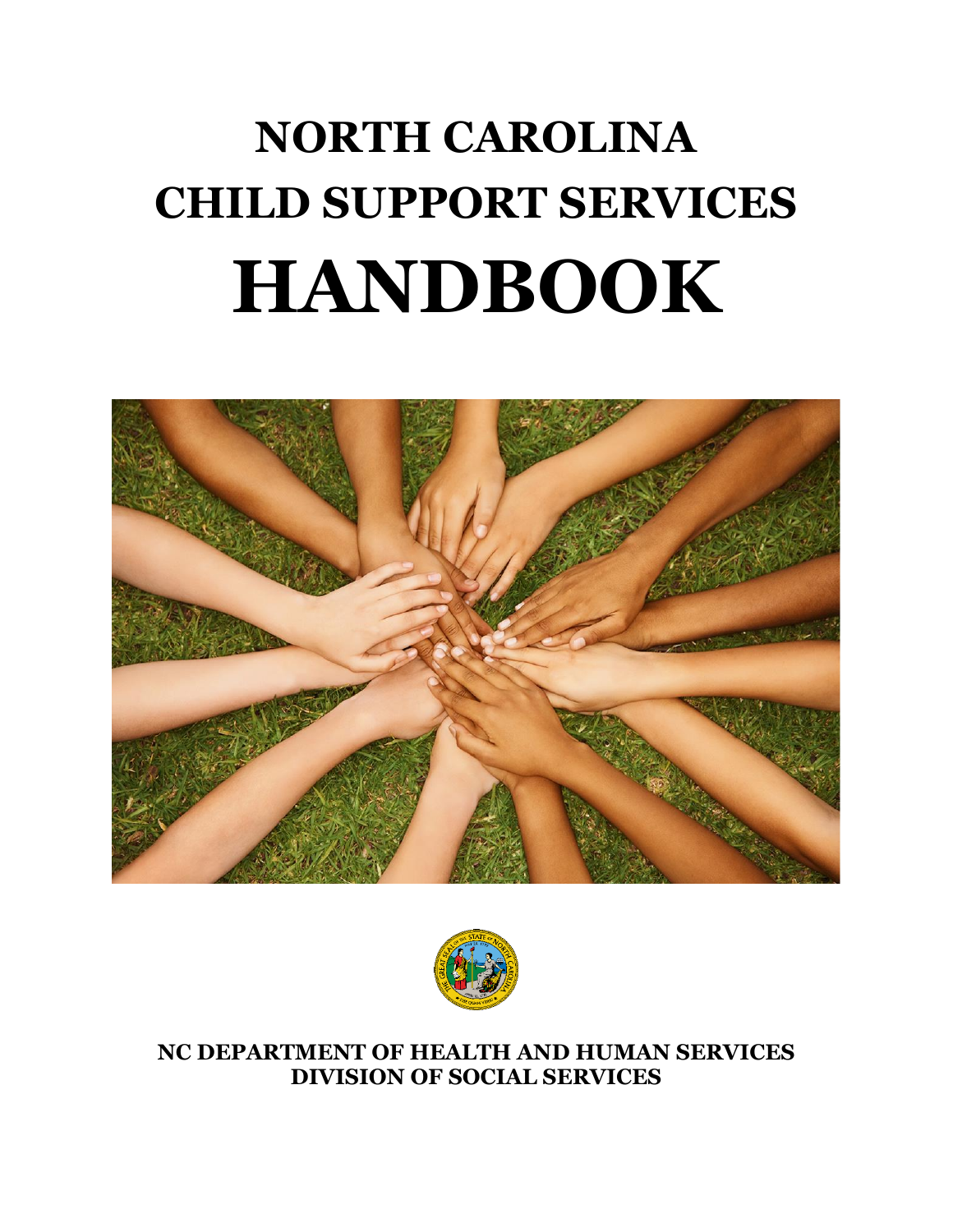# **North Carolina Child Support Services Handbook**

State of North Carolina Roy Cooper, Governor

NC Department of Health and Human Services Mandy Cohen, MD, MPH Secretary www.ncdhhs.gov

> Division of Social Services Phone: (919) 855-4500 www.ncdhhs.gov/dss

Child Support Services PO Box 20800, Raleigh, NC 27619 Phone: (919) 855-4755 ◊ Toll Free (800) 992-9457 www.ncchildsupport.com



The NC Department of Health and Human Services does not discriminate on the basis of race, color, national origin, sex, religion, age, or disability in employment or the provision of services.

DSS-7069 (Rev. 08/2019)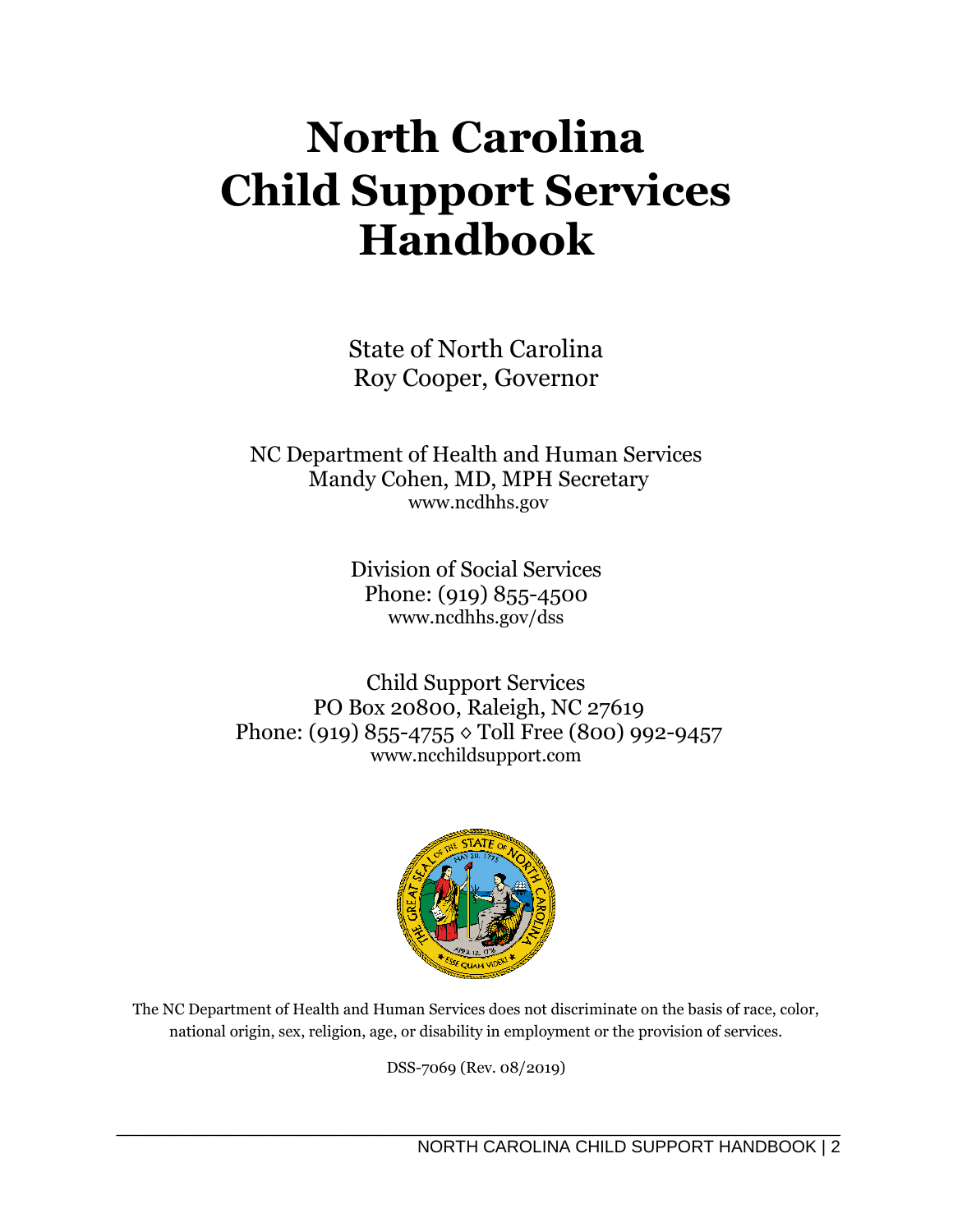# **Table of Contents**

| $\mathbf{II}$ . |  |
|-----------------|--|
| III.            |  |
|                 |  |
|                 |  |
|                 |  |
|                 |  |
|                 |  |
|                 |  |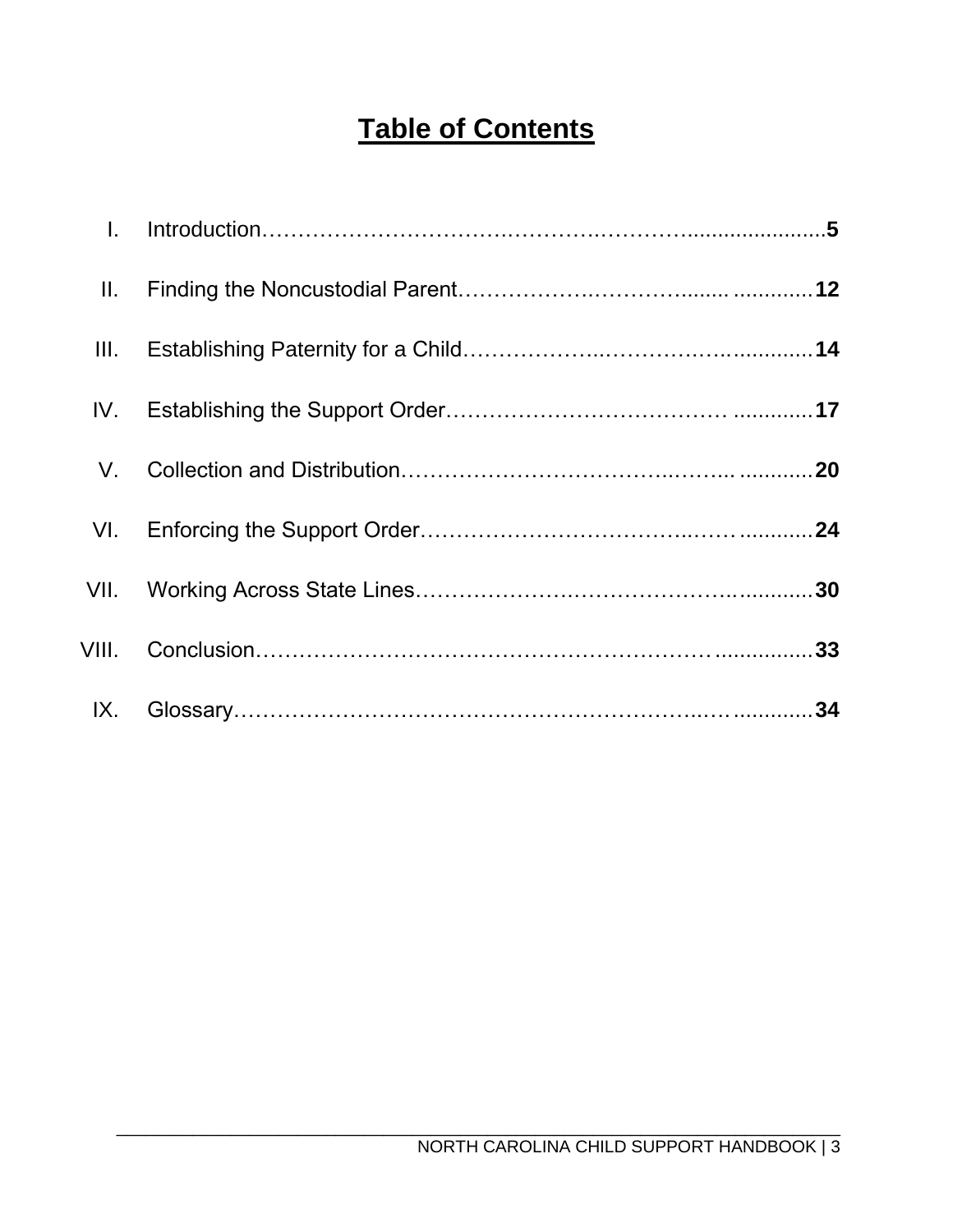**THIS PAGE INTENTIONALLY LEFT BLANK**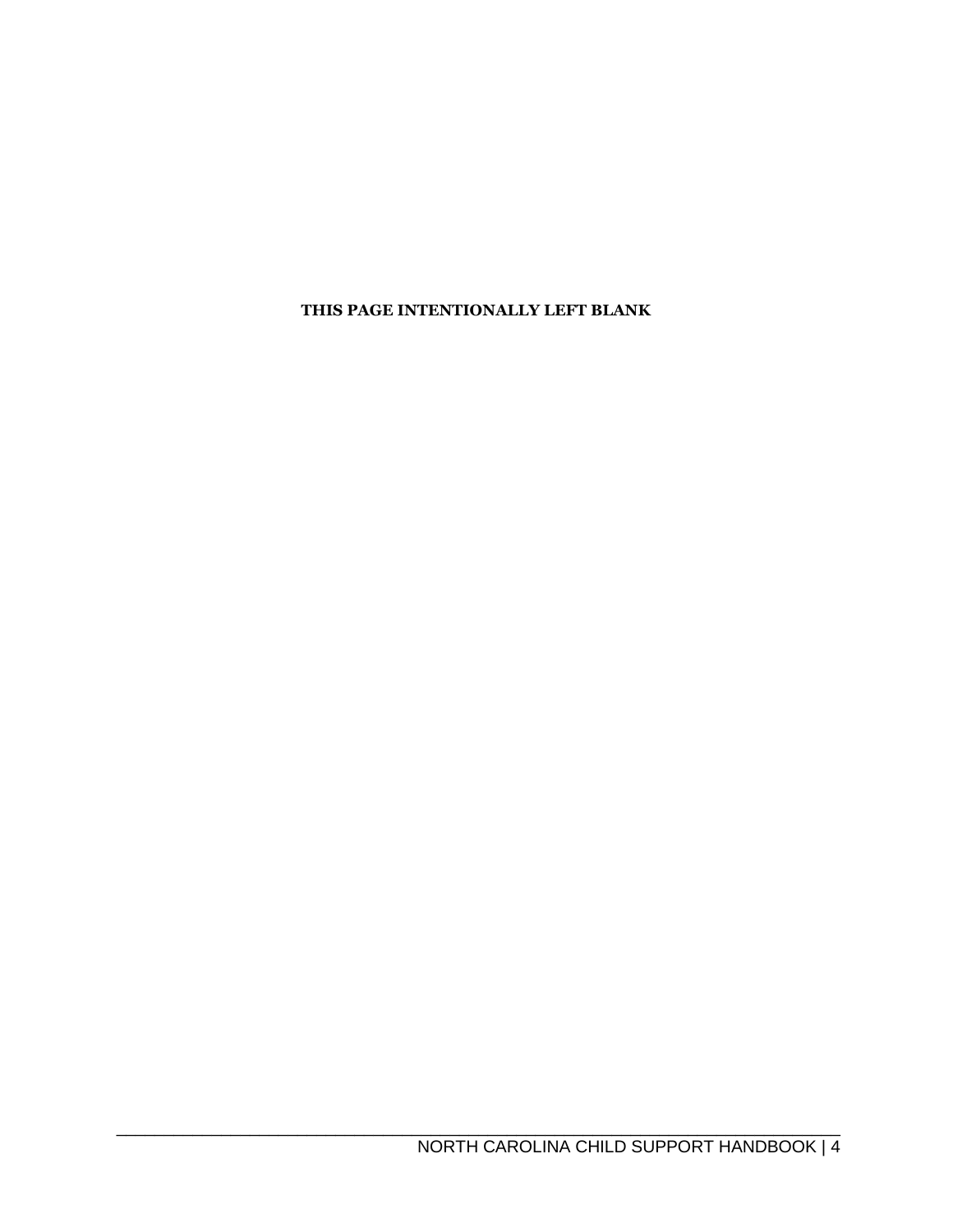### **I. INTRODUCTION**

The purpose of this handbook is to provide general information about the North Carolina Child Support Services Program. We hope that this handbook will benefit individuals that are in need of child support, have been asked or ordered to pay child support, or employs someone who pays support.

Some terms in this publication are defined or further explained in the glossary, beginning on page 34. These terms appear in *bold italic* type each time they are used.

#### **The Child Support Services (CSS) Program**

In 1975, federal law required that all states establish programs to aid in the establishment and collection of child support, ensuring that both parents support their children. The North Carolina Child Support Services (**CSS**) program is administered by the North Carolina Department of Health and Human Services, Division of Social Services. Local child support offices, many of which are located in county Departments of Social Services, serve each county in the state.

#### **Services Available Through CSS**

Child Support Services offers assistance in the areas of:

- *Location* of *noncustodial parents*
- *Paternity* establishment for children born outside of marriage
- Establishment of support *obligations*
- Collection and distribution of support
- Enforcement of support *obligations*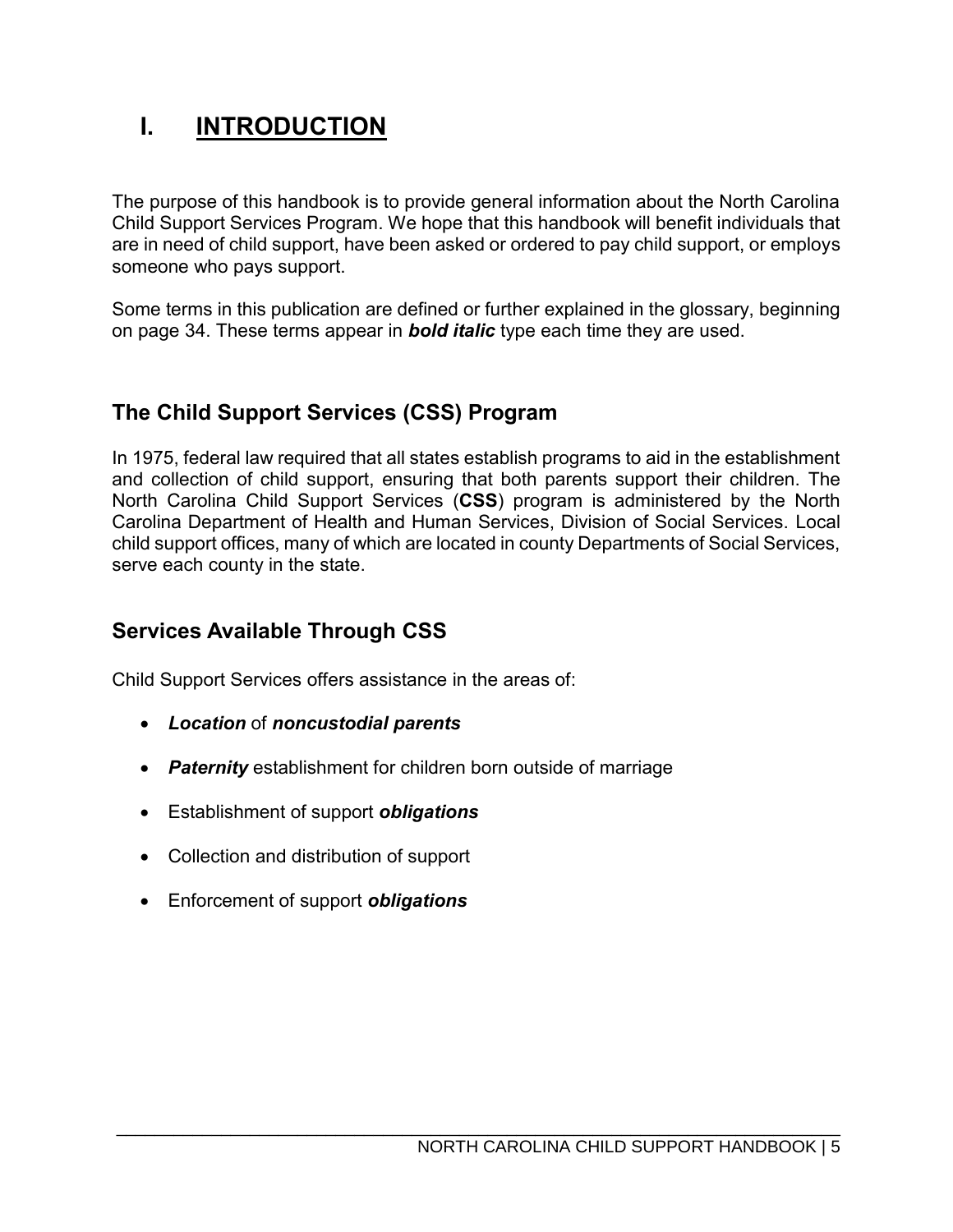The **CSS** program is not authorized to help with some issues that may seem similar to child support, such as custody, visitation, or property settlements. You may want to contact a private attorney to discuss these concerns.

Certain child support services are offered by private attorneys and the county Clerk of Superior Court. To learn more about what assistance is available, you may contact these offices individually.

#### **For more information about the program**

The following resources are available to answer questions about the **CSS** program:

Phone: 1-800-992-9457 toll-free

Internet: www.ncchildsupport.com www.ncdhhs.gov/divisions/social-services/child-support-services

#### **To request services from CSS**

Services are available to anyone, regardless of income, who is the *custodian* responsible for a child, who is a *noncustodial parent*, or who is owed *arrears* from a court order in which ongoing support has ended.

Families who receive public assistance through Temporary Assistance for Needy Families (**TANF**) are automatically referred to the local **CSS** office. Cooperation with efforts to pursue *paternity* and support is required as a condition of eligibility for assistance.

If you do not receive public assistance, you may apply for services by completing an application and paying an application fee at a local **CSS** agency, contacting our Customer Service Center at 1-800-992-9457, Monday through Friday, 7:30 a.m. until 5:30 p.m. to request that a representative mail you a Child Support Services Application (DSS-4451), completing your application online at www.ncchildsupport.com, or downloading the application from the DSS website located at: www.ncdhhs.gov/divisions/socialservices/child-support-services.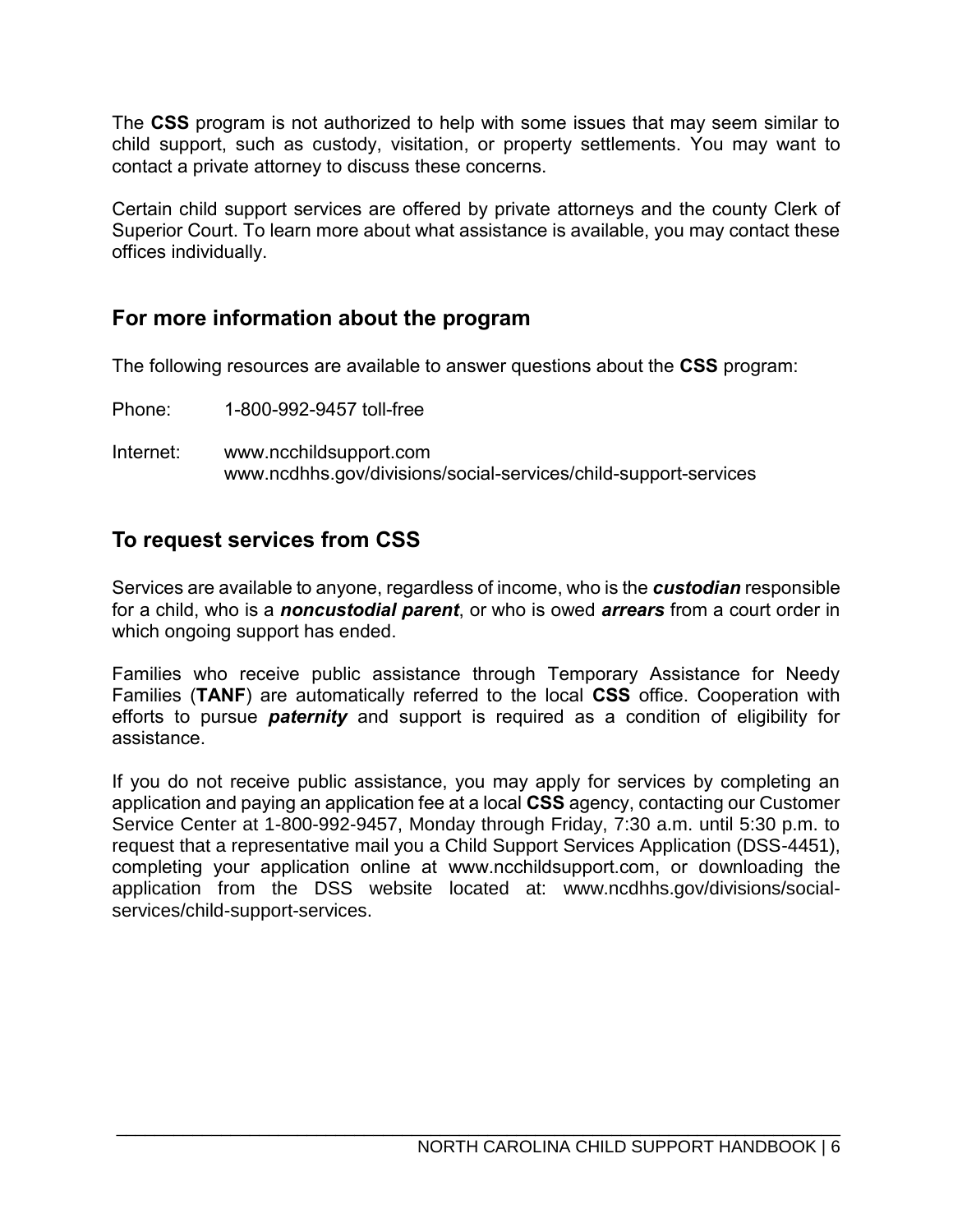#### **What is my role in the child support process?**

#### **If you are a** *custodian* **of a child and are seeking help:**

- Respond to all requests for information, appear for interviews and court hearings, and submit to *paternity testing*, if necessary.
- Give the caseworker as much information about the noncustodial parent as you can. Some items that are very helpful include, but are not limited to:
	- o Name(s), address(es), telephone phone number(s), Social Security number
	- o Current and/or former employers' names and addresses
	- o Divorce, separation, protective or child support orders
	- $\circ$  Income information, such as tax returns, bank account(s), pay stubs, professional licenses, and property records
	- o Names of friends, relatives, and/or organizations that may have information
	- o If *paternity* is at issue, your child's birth certificate plus any form, letter, or card that may indicate parenthood
- Notify the Child Support Services office of any changes in your status, such as name, address, custody of the child, and desire for continued services.
- Cooperate with the **CSS** office. If you are a **TANF** or Medicaid recipient, failure to cooperate may result in a loss of benefits. Cooperation is required unless you are granted a waiver for *good cause* by that program.
- Stay involved in your case. Ask questions when you need to understand something. Work with your caseworker. A team effort produces the best results.

#### *I am afraid that my child's father will be angry or even violent if asked to pay support. Do I have to give his name to get TANF assistance?*

Make your **TANF** caseworker aware of your concern. You may be able to claim *good cause* for not cooperating with the child support office. Your **TANF** caseworker will explain how to make a claim. If your claim is approved by the public assistance program, you may be entitled to receive assistance without providing information to the **CSS** agency.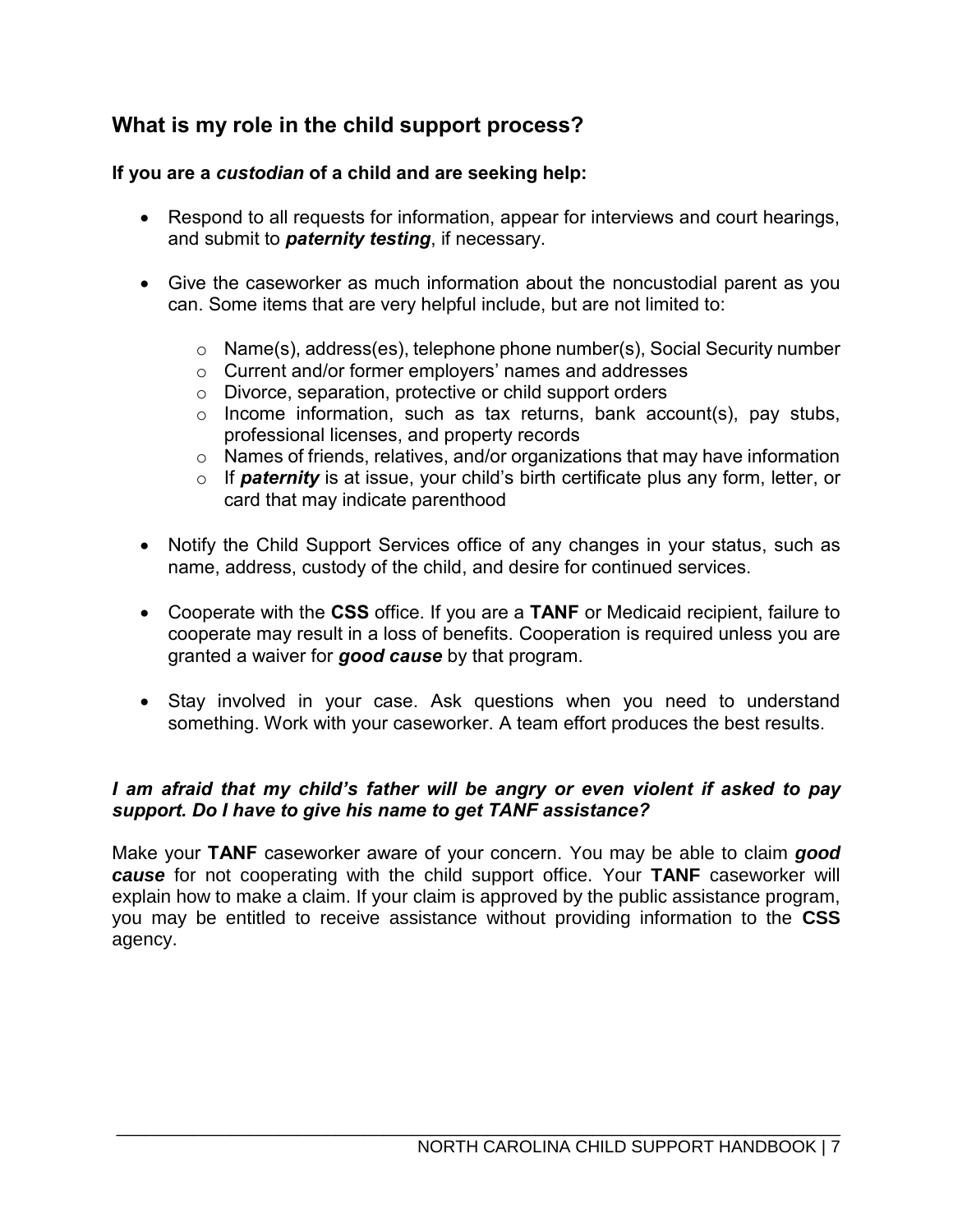#### *How can I apply for child support services?*

If you would like to apply for child support services, you may contact our Customer Service Center at 1-800-992-9457, Monday through Friday, 7:30 a.m. until 5:30 p.m. A representative will mail you a Child Support Services Application (DSS-4451).

You can also download this application from the DSS website located at: [www.ncdhhs.gov/divisions/social-services/child-support-services,](http://www.ncdhhs.gov/divisions/social-services/child-support-services) complete an online application at www.ncchildsupport.com, or you may apply for services by completing an application and paying an application fee at a local **CSS** agency.

You must fully complete the Child Support Services Application. Read all the information, fill in all of the blanks, and sign and date in the three areas that require a signature. An unsigned application cannot be processed. Once you have completed the application and attached any required documents, you can submit them to the local child support office in the county in which you reside.

#### *Are there any additional documents that I should send in with my application?*

Please include with your application any copies of paternity, child support and/or divorce orders, and/or separation agreements.

#### *Is there an application fee?*

*Non-public assistance* applicants are required to pay a nonrefundable application fee of \$25 before child support services can be provided. This fee may be reduced if the applicant is indigent.

#### *What if I cannot afford to pay the application fee?*

You may qualify for a reduced fee. Ask about this when you apply for services. Likewise, if you are receiving any government assistance, please inform the office as you may not have to pay the application fee or may have a reduced application fee.

#### *Are there any other fees that I will be required to pay?*

If you have never received public assistance, you may be assessed an *annual fee for services* of \$35. Contact the **CSS** office in your area to determine if your case meets the criteria for the fee.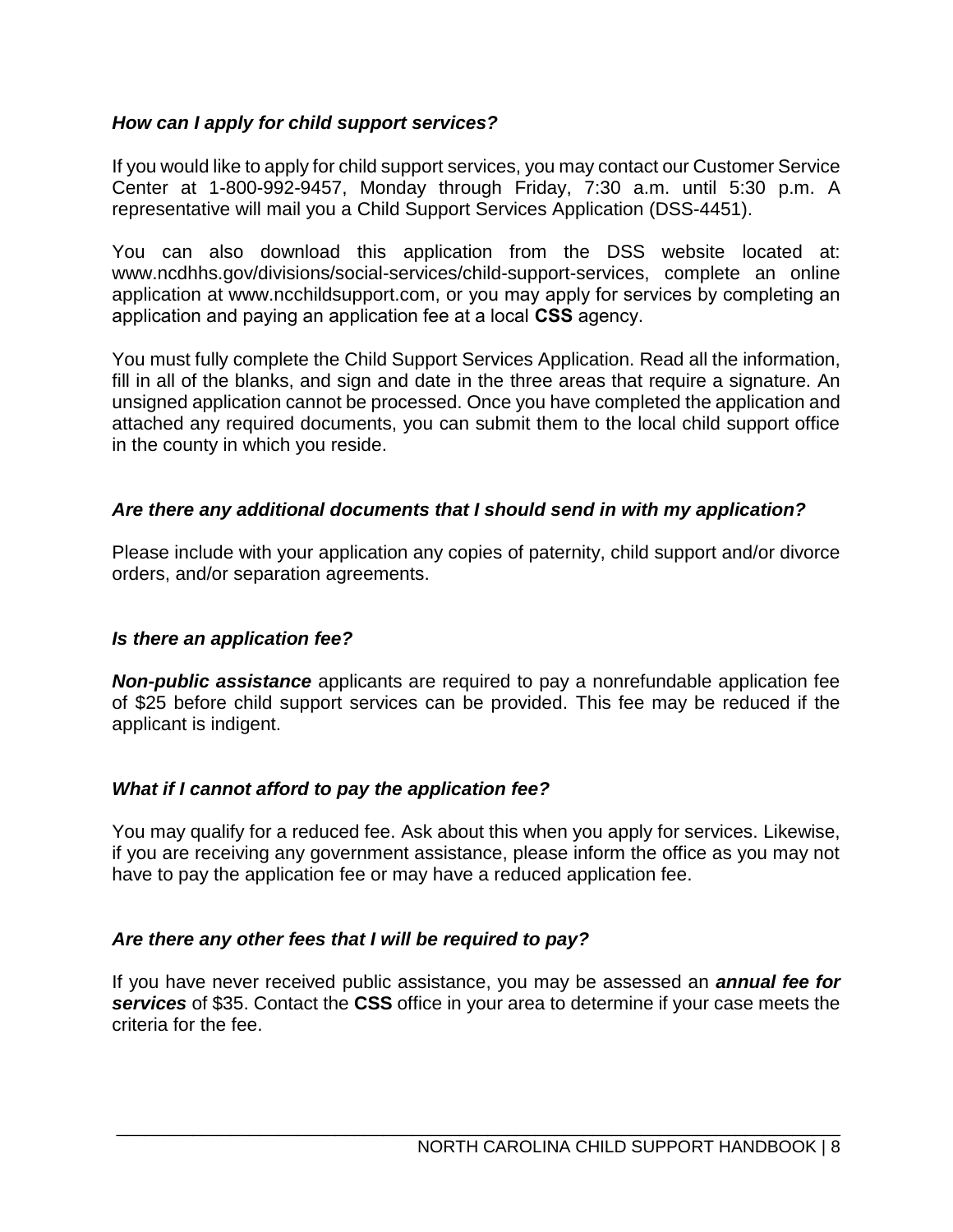#### *I am a father and I have custody of my child. Can I get child support from the mother?*

Child support services are available to all *custodians*, regardless of gender or relationships. This includes fathers, guardians, grandparents, aunts, etc.

#### *I have a court order for child support in the county where I used to live. Should I go to the Child Support Services office in that county or the one where I now live to get help enforcing my order?*

You may apply for services in any **CSS** office that you choose. Depending on what services are needed, you will be advised which is the better place for your case to be handled.

#### *My ex-husband and I have both moved from the county where our divorce order was entered. Do I have to get a new child support order where I live now to collect support, even though child support is in the divorce order?*

No, it is possible to enforce an existing order, even when no one still lives in the area. Contact the **CSS** office in your area to determine what is best for your case.

#### **\* \* \* \* \* \***

#### **If you are the parent being asked to pay support for your child:**

- Respond to all requests for information and appointments. Failure to acknowledge a request may lead to court action.
- Notify the **CSS** office of any changes in your status such as name, address, telephone number, employment, or custody of your child.
- Ask questions when you need information. The child support staff will provide any information they can to help you through the process.
- Know your rights. The Child Support Services agency cannot provide you with an attorney or legal advice; however, you have the right to seek legal counsel.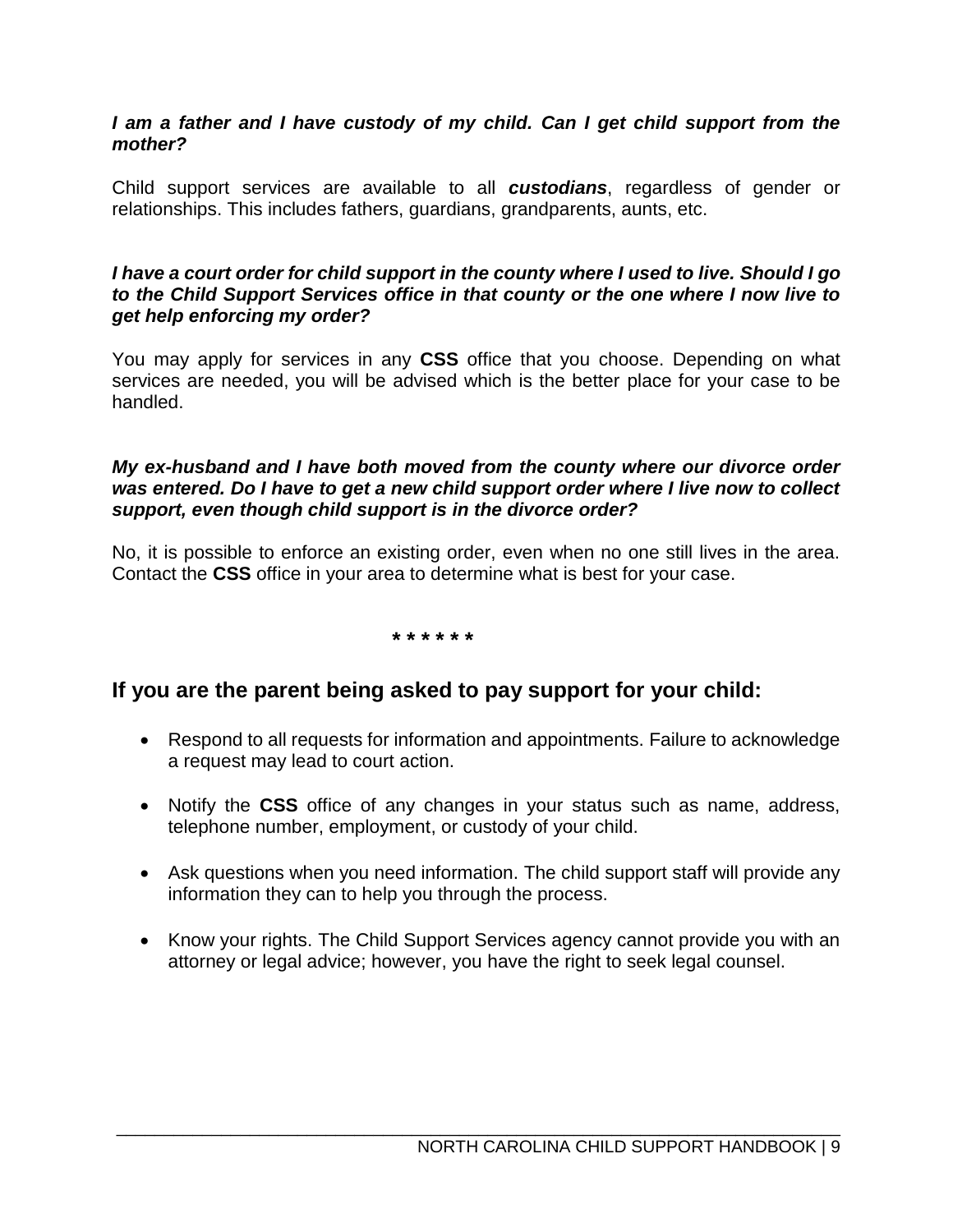#### *I know I need to support my child(ren), but it isn't fair that my ex-wife will not let me see my child(ren).*

The **CSS** agency cannot help you with this; however, you may want to consult with an attorney about visitation.

#### *Why does the Child Support Services office want to know so much information about me?*

They need to know how to contact you whenever necessary. They must ask for financial information to determine the amount of support you are required to pay. It is always important to understand the complete situation to best determine the needs of a family.

#### *Are there any other fees I will be required to pay?*

You may be asked to pay some or all cost of *paternity testing*. When support is established voluntarily, there is a small fee due for filing the documents with the Clerk of Court.

**\* \* \* \* \* \***

#### **If you are an employer whose employee is expected to pay support:**

- You could be asked to provide information to verify the employment, wages. and other information about the employee, as requested.
- You are required to withhold and send in child support payments from the earnings of the employee.
- You may be required to enroll the child(ren) in your medical plan and deduct premiums.
- Under certain circumstances, it may be necessary for you to attend a court hearing.
- You are required by North Carolina law to report the hiring of new employees, whether or not they pay child support. This reporting is used by **CSS** to locate parents to establish or collect support.

**\* \* \* \* \* \***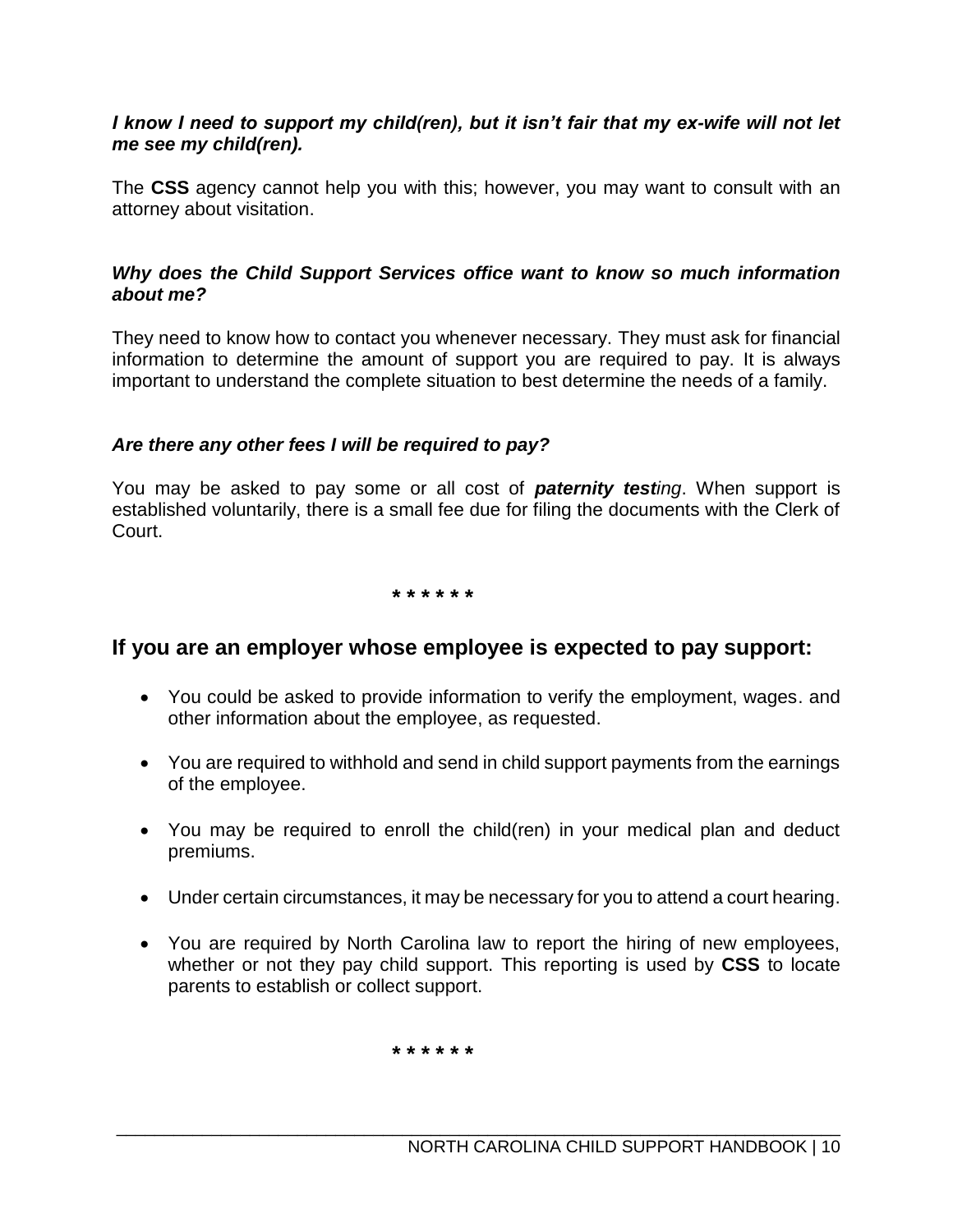#### **The Child Support Services agency's role is to:**

- Gather all available information from individuals and other agencies.
- Evaluate the case and determine the support activities to be pursued.
- Contract with attorneys to represent cases in civil court actions. These attorneys represent the agency and not the individual client in a case.
- Work with all parties in a case, providing information or explanation of case activities when appropriate.
- Keep information received by the agency confidential. Only information that is public record may be divulged. (**CSS** is required by North Carolina law to list social security numbers of all parties involved in a child support case on documents that establish *paternity* and support.)
- Abide by federal and state laws and regulations in handling child support cases. The use of automation increases the speed and accuracy of information gathering, taking actions, and disbursing support payments for children.
- Continue providing necessary services to all cases after termination of public assistance, unless the client requests that services not be provided and there are no amounts owed to the state.

**\* \* \* \* \* \***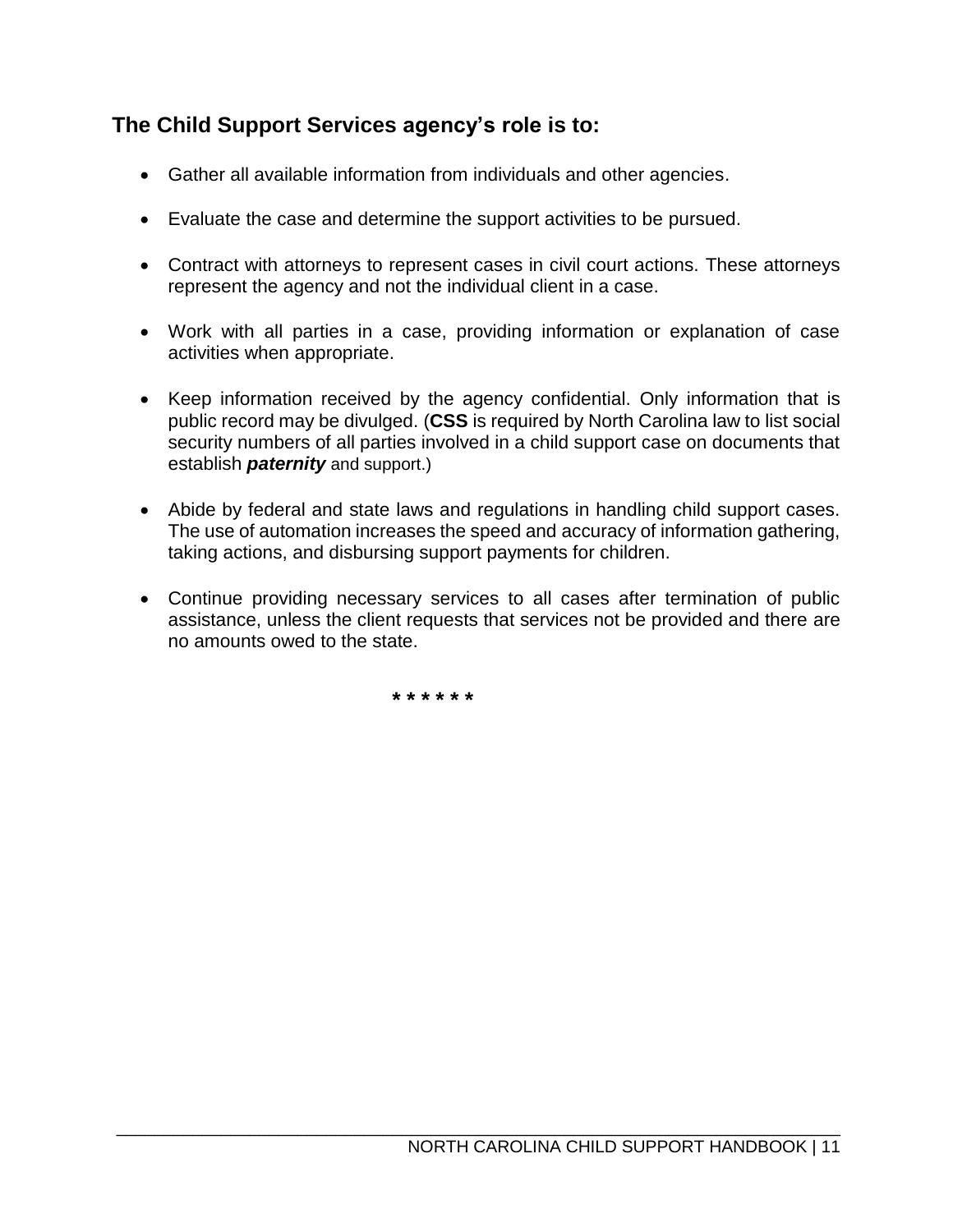# **II. FINDING THE NONCUSTODIAL PARENT**

The *noncustodial parent* must be located before any actions to establish paternity, establish support, or enforce a child support order can take place.

While some of the questions asked may seem irrelevant or appear not to have any link with the child support case, collecting and identifying information on the parent increases the success rate in the *location* process.

The primary source of information about the *noncustodial parent* is the *custodian*. The date of birth, Social Security number, address, employer, and vehicle ownership information can assist the Child Support Services (**CSS**) agency in locating the *noncustodial parent*. A person may have various types of licenses, such as driver, professional/occupational, hunting and fishing licenses, which can provide information for **location** purposes.

The *custodian*'s assistance in providing information is critical for *location* success and proceeding with the next step in the child support process.

#### *What if I don't know much about the noncustodial parent – we were only together a short amount of time?*

You may know more than you think. Where did you meet? Did the *noncustodial parent* speak of the type of work he/she did? Do you have mutual friends who may have information? Think about the conversations you had. You may remember small things to help in locating the parent.

#### *The noncustodial parent moved out of state. How can the child support agency locate him/her?*

The **CSS** program can access information from both state and national computer databases to assist in *location* efforts. In addition, **CSS** offices in other states can assist in *location* and pursuing support.

#### *Are there any documents the child support agency can use to help locate the noncustodial parent*?

Yes. Any documents you find concerning the *noncustodial parent* may be used to complete our *location* effort. For example, letters, employment related documents, and/or tax or insurance documents can be used.

\_\_\_\_\_\_\_\_\_\_\_\_\_\_\_\_\_\_\_\_\_\_\_\_\_\_\_\_\_\_\_\_\_\_\_\_\_\_\_\_\_\_\_\_\_\_\_\_\_\_\_\_\_\_\_\_\_\_\_\_\_\_\_\_\_\_\_\_\_\_\_\_\_\_\_\_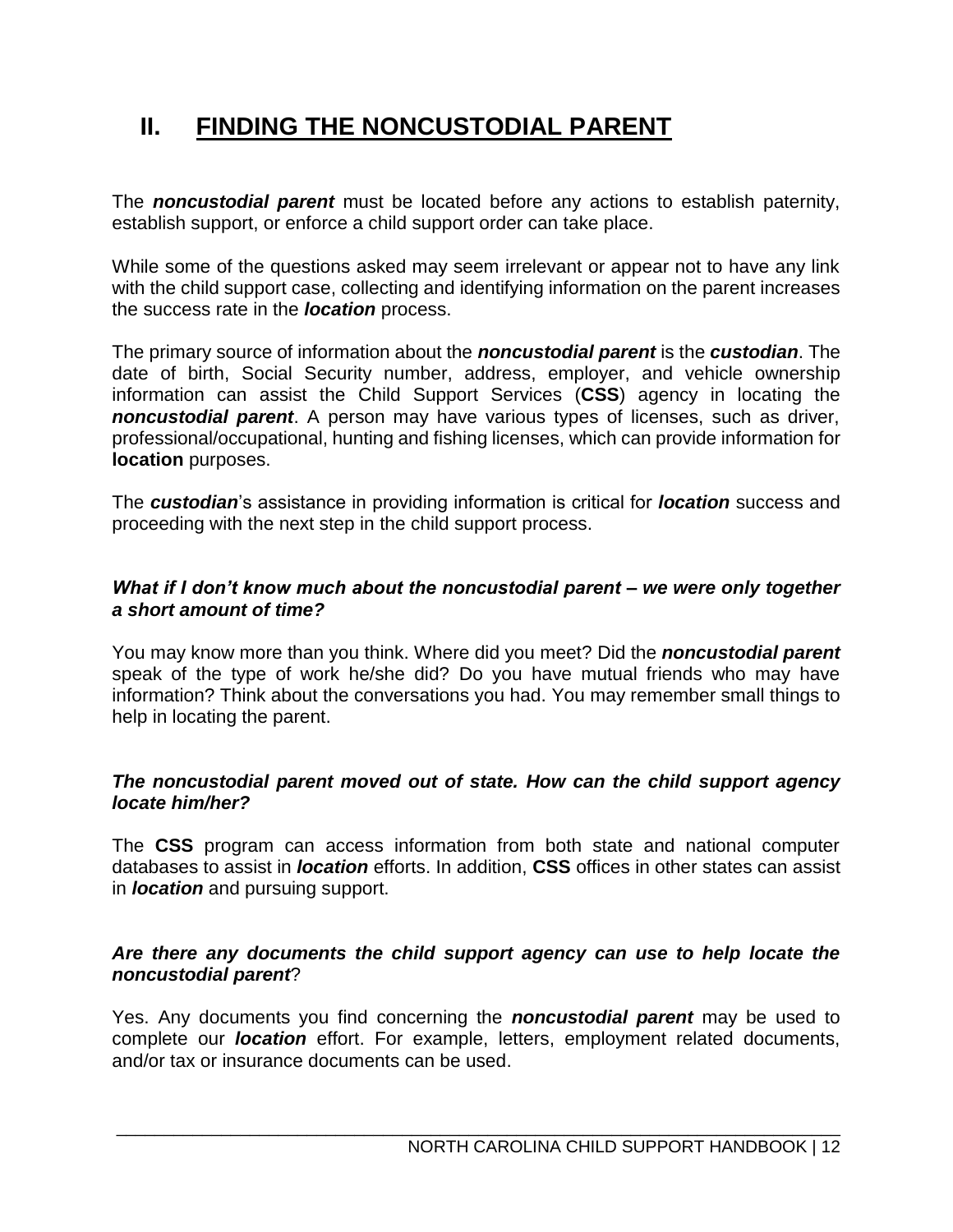#### *Is the child support office always able to locate the noncustodial parent?*

No. The more information we have increases our ability to locate an individual. Social Security number, date of birth, and the first, middle, and last name of the individual are vital to a successful *location*.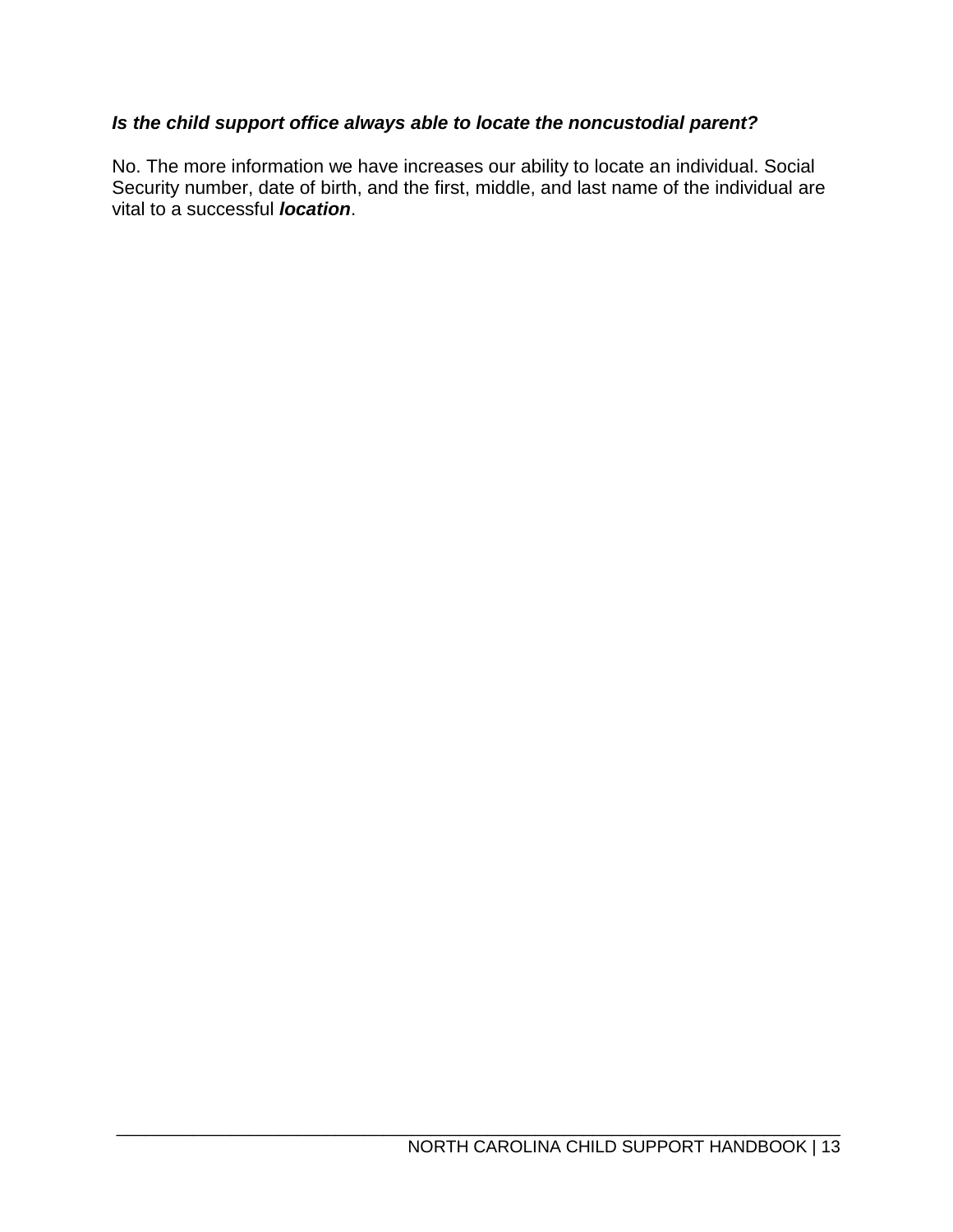# **III. ESTABLISHING PATERNITY FOR A CHILD**

A critical step in a child's life is determining the child's father. Establishing the legal responsibility of a father for his child ensures certain rights for the child, such as a greater sense of identity and possible knowledge of the father's family medical history and to Social Security, insurance, and military benefits. A child support *obligation* cannot be established for a child who is born to unmarried parents unless the *alleged father* acknowledges *paternity* or is proven to be the father.

Identifying the *legal father* of a child may be done by voluntary acknowledgment of *paternity* or by court order.

The most convenient time for parents to establish *paternity* for their child is in the hospital when the child is born. To voluntarily establish paternity, both parents must sign an *Affidavit of Parentage*. When this document is filed with North Carolina Vital Records, the father's name can be entered on the birth certificate. Brochures and videos that provide more information on *paternity* establishment are available in the hospital.

*Paternity testing* is recommended if there are doubts regarding the father's identity. DNA testing, the most frequently used type of testing, is highly accurate in determining the probability that a man is the father of a child. A popular method uses tissue swabbed from the inside of the cheek. Test results may provide peace of mind to parents establishing **paternity** voluntarily or may be presented as evidence in legal proceedings to establish paternity.

If *paternity* is not established voluntarily, legal action may be filed with the courts. A formal *complaint* is served upon the *alleged father*, initiating court action. A court hearing is held, and the court enters an order establishing paternity.

#### *What are the benefits of establishing paternity?*

A child gains legal rights and privileges. *Paternity* imposes a duty of support on the father.

#### *Will the father's name be placed on the birth certificate?*

Yes. When the natural mother and *biological father* sign an *Affidavit of Parentage*, which is filed with N.C. Vital Records, the father's signature gives his permission for his name to be entered on the birth certificate. If *paternity* is established by court order, Vital Records is notified to include the father's name in the birth record.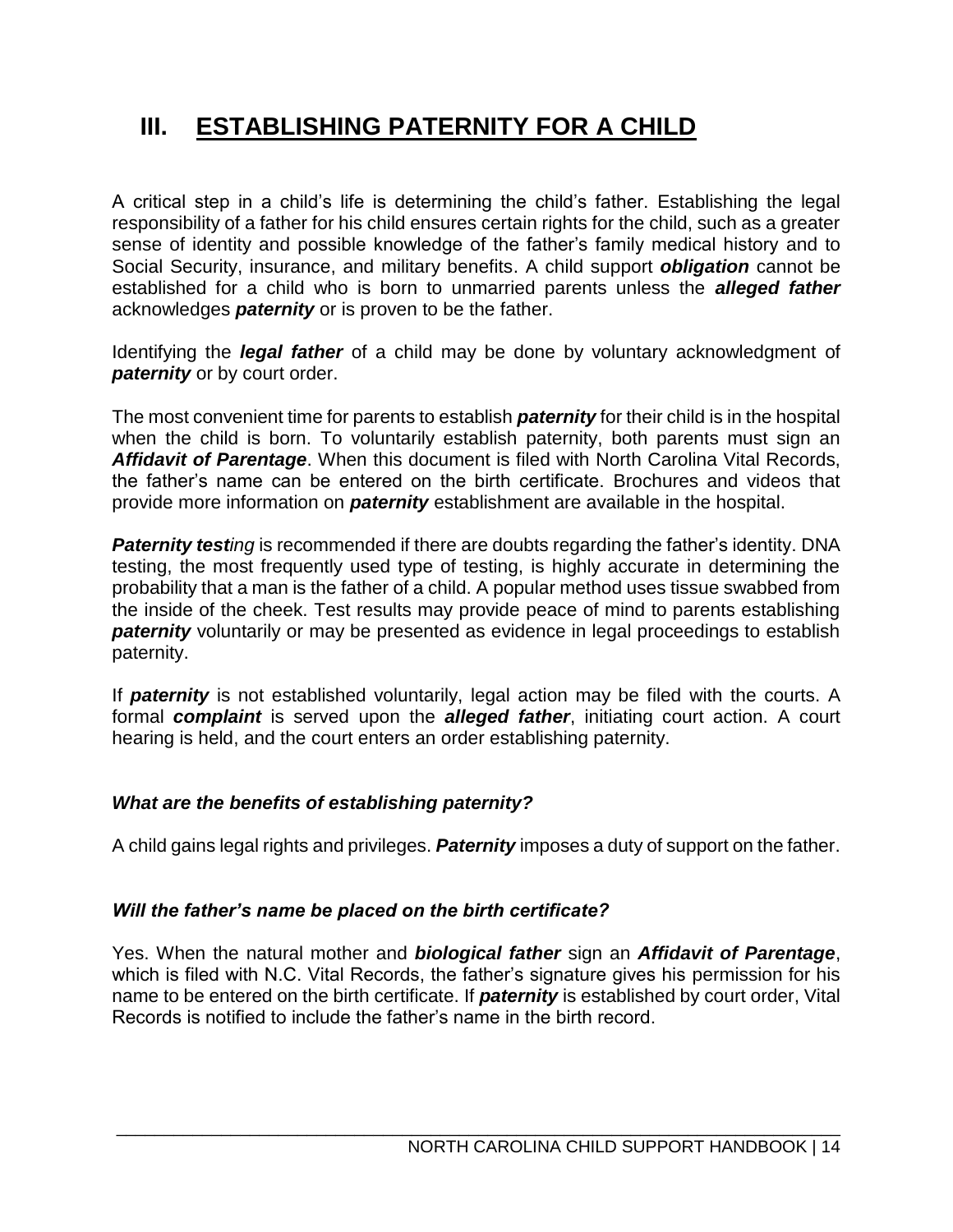#### *If the father is unable to sign the Affidavit of Parentage in the hospital, can it be done at a later time?*

Yes. The *Affidavit of Parentage* may be signed at your local **CSS** office or N.C. Vital Records.

#### *What happens if I am not sure who the biological father of my child is?*

When more than one person could be the father of the child, *paternity testing* may be required for each potential father.

#### *Who is required to participate in paternity testing?*

The natural mother, *alleged father* and the child are all usually required to participate in *paternity testing*.

#### *What happens if the alleged father refuses to submit to paternity testing?*

If either party refuses to submit to *paternity testing*, the court can order the parties to submit to the testing or determine the matter against the uncooperative party. Paternity can be established by the court.

#### *I was married when my child was born; however, my husband is not the child's father. How do I go about establishing paternity?*

Both the *biological father* and *legal father* may be needed to legally establish paternity. By law, the mother's husband is considered the father of a child until there is a court order stating otherwise. Your local **CSS** agency will seek appropriate legal advice to determine the appropriate action necessary.

#### *What happens after paternity is established?*

Once *paternity* is established, the child has access to financial, social, emotional and medical benefits that a child of a marriage enjoys. An order for support may be obtained either voluntarily or by court order.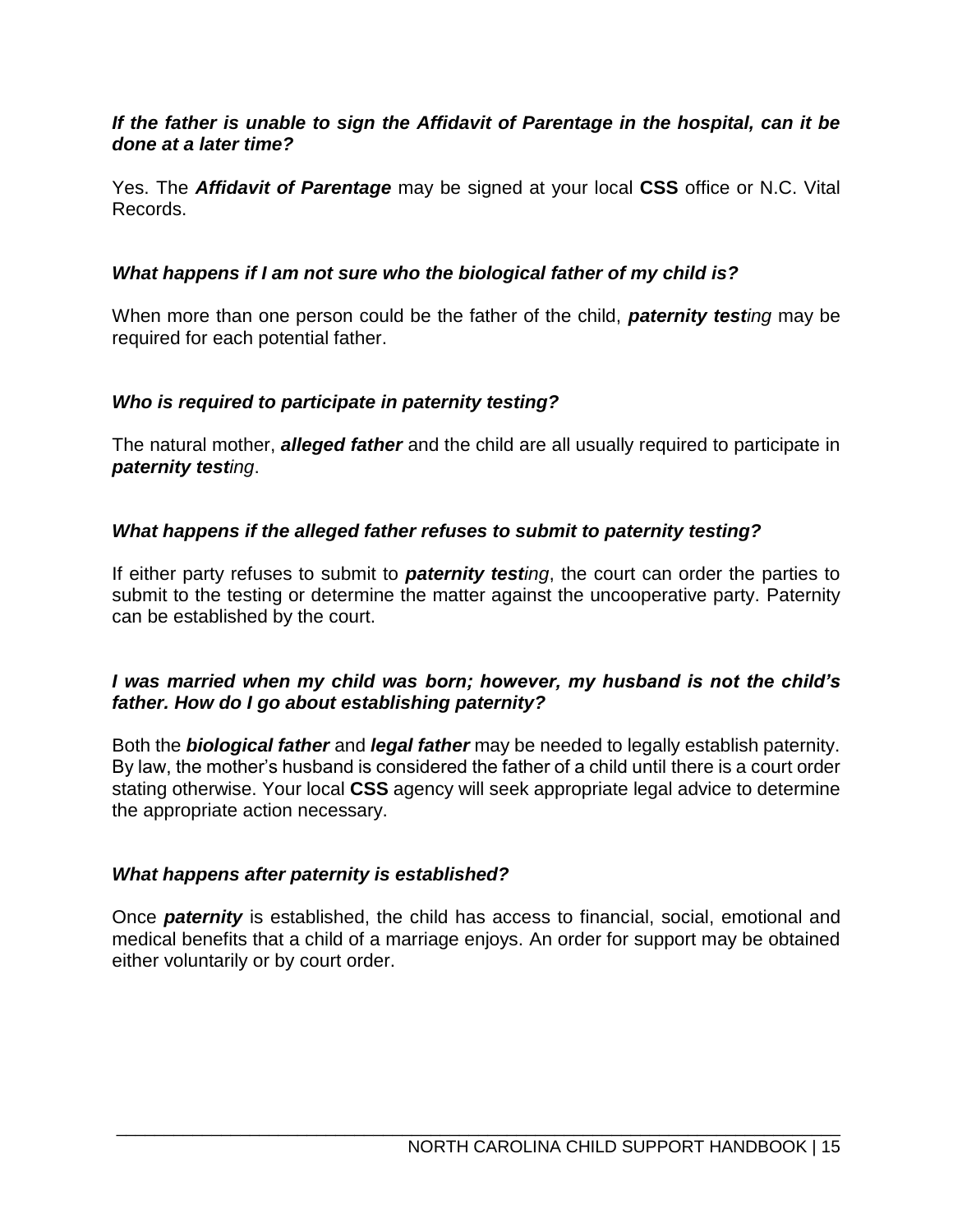#### *What should I do if I signed an Affidavit of Parentage but have changed my mind about it?*

Either parent may change his/her mind or *rescind* a decision by filing a motion with the Clerk of Court. The motion must be filed within 60 days of signing the Affidavit if no court order involving the child has already been entered. Changing your mind after the 60-day allowance is not a simple process. You should consult an attorney for further information and assistance.

#### *Can I start my case while I'm pregnant, before the baby is born?*

No. North Carolina Child Support Services will not open a case until after the child is born.

#### *Can paternity be established for my child even if the father lives in another state?*

Yes. **CSS** will ask that a genetic test be done in the other state. Also, the father can sign an *Affidavit of Parentage* voluntarily declaring he is the child's father even if he lives in another state or another country.

#### *My girlfriend says that I'm the father of her child, but I have doubts. How can CSS help me know for sure?*

By opening a child support case, your local child support office can assist you with genetic testing, paternity establishment, and setting an appropriate child support *obligation*.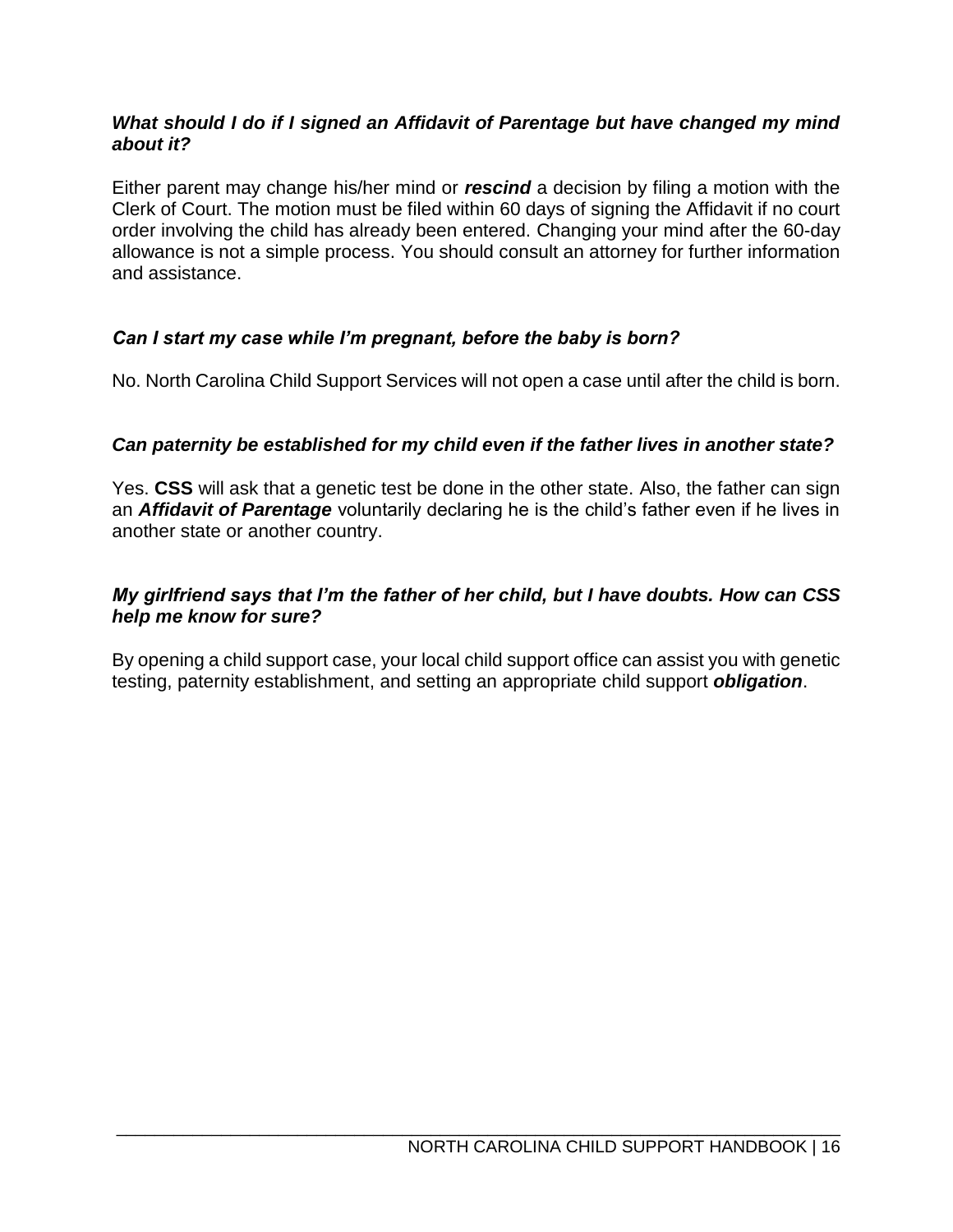# **IV. ESTABLISHING THE SUPPORT ORDER**

It is necessary to have a legal order for child support spelling out the amount of the child support *obligation*. The success of establishing a support order depends upon several critical areas: locating the *noncustodial parent*, identifying what he or she can pay, and determining the financial needs of the child.

States are required to develop *guidelines* for the determination of child support amounts. North Carolina Child Support *Guidelines* are determined by the North Carolina Conference of Chief District Court Judges. These *guidelines* are based on the ability of parents to pay and the needs of the children. States must use the *guidelines* unless they can be shown to be unfair to the child.

In *nonpublic assistance* cases, after reviewing the facts of the case, the court may determine an amount of child support that varies from the *guidelines*.

An *obligation* to provide *medical support* may be obtained either voluntarily or by court action and may be in the form of health insurance or cash payments toward medical expenses. **CSS** may be required to release the social security numbers of parties in the case to an employer or insurance provider to enroll the child in a health insurance plan.

Employers are notified by the *noncustodial parent* or **CSS** to enroll the child in the insurance plan and withhold premiums from the employee's income or wages. Employers are not allowed to deny a child for any of the following reasons:

- Specified enrollment periods (certain times of the year they allow enrollment).
- The parents' marital status.
- The child is not claimed as a dependent on the employee's or *noncustodial parent*'s federal income tax return.
- The child does not reside with the employee or is in the insurer's service area.

Employers cannot terminate coverage of a child unless notified by **CSS** that the order for *medical support* is no longer in effect.

An employer can terminate coverage if the employee leaves employment or coverage is terminated for all employees.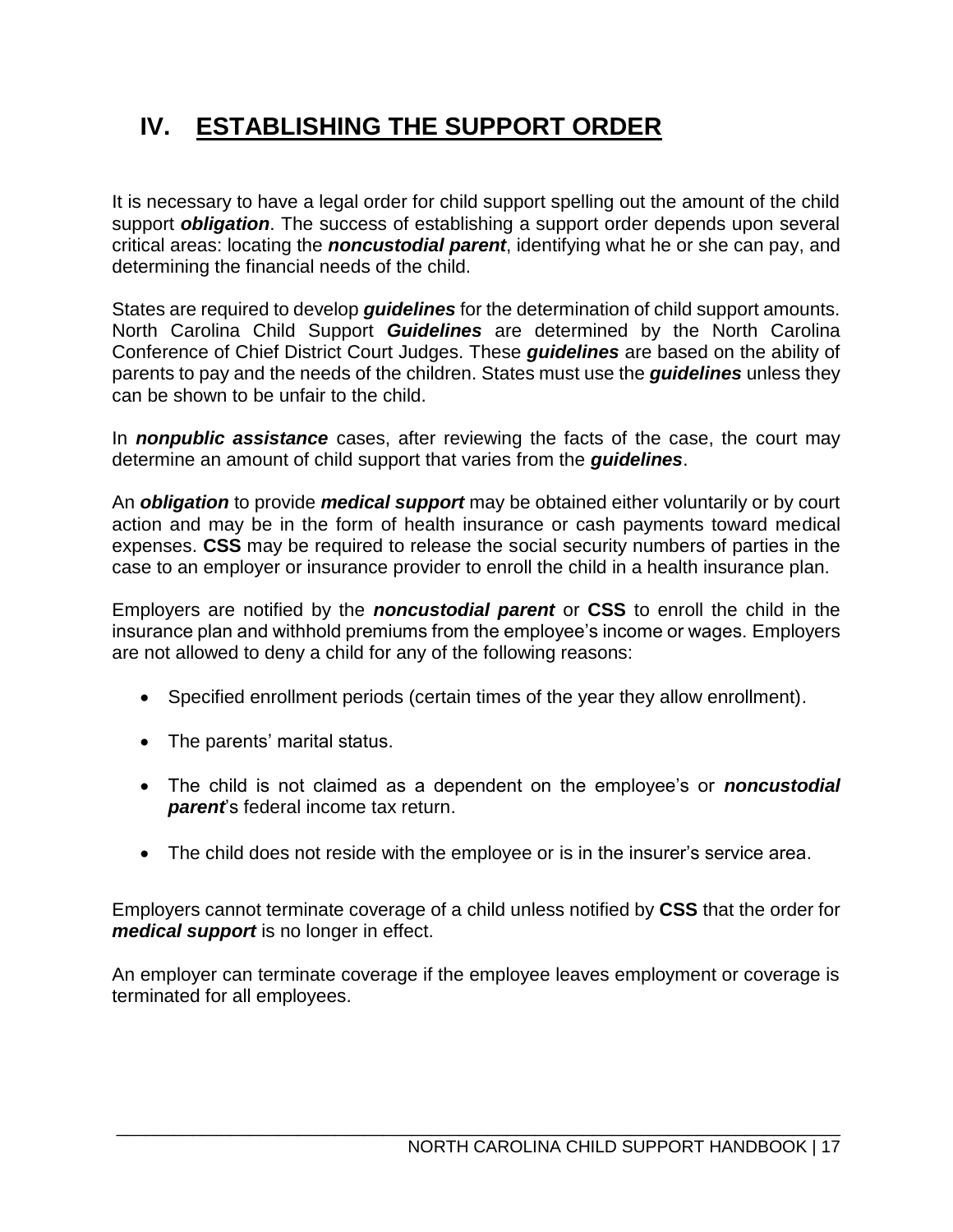#### *How does the caseworker find out about the other parent's income or assets?*

The caseworker makes every possible effort to identify the parent's employment, any other sources of income, and assets by gathering information from employers, the Employment Security Commission, banks, credit bureaus, insurance companies, court records, and other sources. This information is verified before the support order is final.

#### *Are the earnings of both parents considered in setting support amounts?*

A support *obligation* is established based on the needs of the child and the ability of both parents to provide support. North Carolina Child Support *Guidelines* are used to compute a child support *obligation* based on the combined gross income of the parents. The *noncustodial parent* may voluntarily agree to the amount of support or the *obligation* can be established through court action.

#### *I just learned that the mother of my child has been receiving public assistance. I am willing to pay support for my son, but do I have to pay for the period of time she received assistance?*

By law, **CSS** must seek repayment of public assistance received. The amount of public assistance that you would be required to repay is based on your income and ability to pay. It is determined at the time the initial child support *obligation* is set.

#### *What happens if the noncustodial parent gets a huge increase in his/her salary? What can I do to get my support increased if it is too low?*

**CSS** automatically reviews child support orders every three years if the family is receiving public assistance. Other orders being enforced through **CSS** may be reviewed every 36 months if either parent requests such a review. A review may be requested at any time if there has been a *substantial change* in circumstances that affects the child. The present income and assets of both parents and the needs of the child must be determined. The agency may then seek a modification of the order. If your case does not meet the state's standards for review, you may still be able to petition the court for a hearing.

#### *I can't get health insurance with my job, but the noncustodial parent gets good benefits where he works. Can he be required to carry the child(ren) on his/her insurance?*

Yes. Health insurance coverage may be required if it is available to either parent. However, the insurance must be *reasonable in cost*. Contact your caseworker for more information and to determine if the insurance is *reasonable in cost*.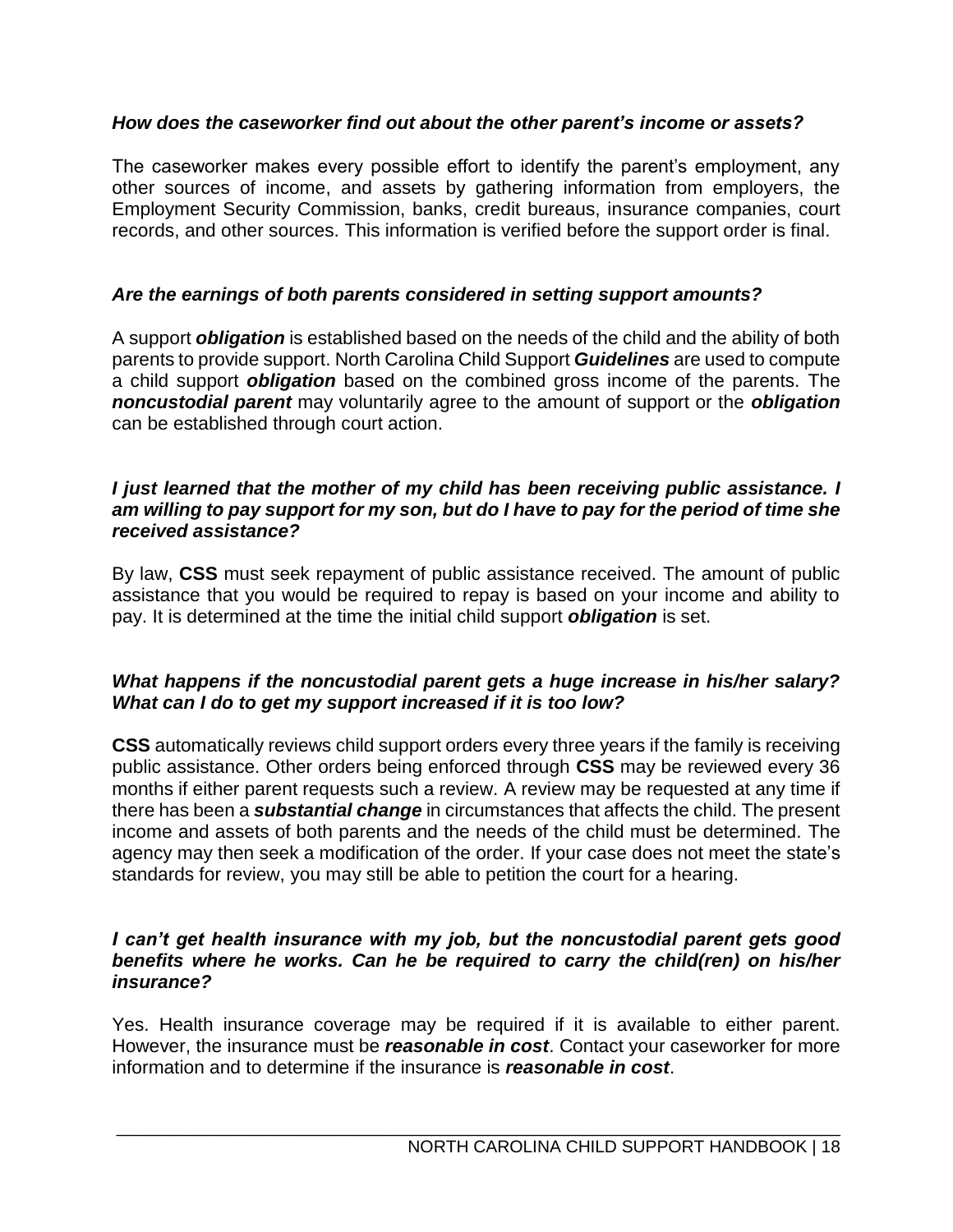#### *The father of my child is in prison. Can I get support?*

Yes, but only under certain circumstances. If the parent is in prison and has any source of income or assets (such as wages from a work release program or property), child support may be collected while the parent is in prison.

#### *My husband has left me and my 17-year-old child. The child is in high school but will not graduate next year. Can I still ask for child support?*

Child support orders may be established for children up to age 18 and may continue until the age of 20 if the child is still in high school.

#### *I am an employer and CSS requests that a child be enrolled in our insurance plan, but the employee refuses to fill out the paperwork. What should I do?*

If the employee fails to enroll a child for health insurance coverage, **CSS** may ask that you enroll the child. You should complete all necessary paperwork to ensure enrollment and deduct any required premiums from the employee's earnings.

#### *If our company has more than one medical insurance plan, in which plan should a child be enrolled?*

If a comprehensive plan is available, it must be selected rather than more restrictive coverage, such as dental or accident plans. If multiple similar plans are offered, any one may be selected. However, the plan must be *reasonable in cost*.

#### *What happens if I fail to enroll a child or deduct insurance premiums from an employee's pay?*

You may be joined in a legal action requiring the *noncustodial parent* to provide *medical support*.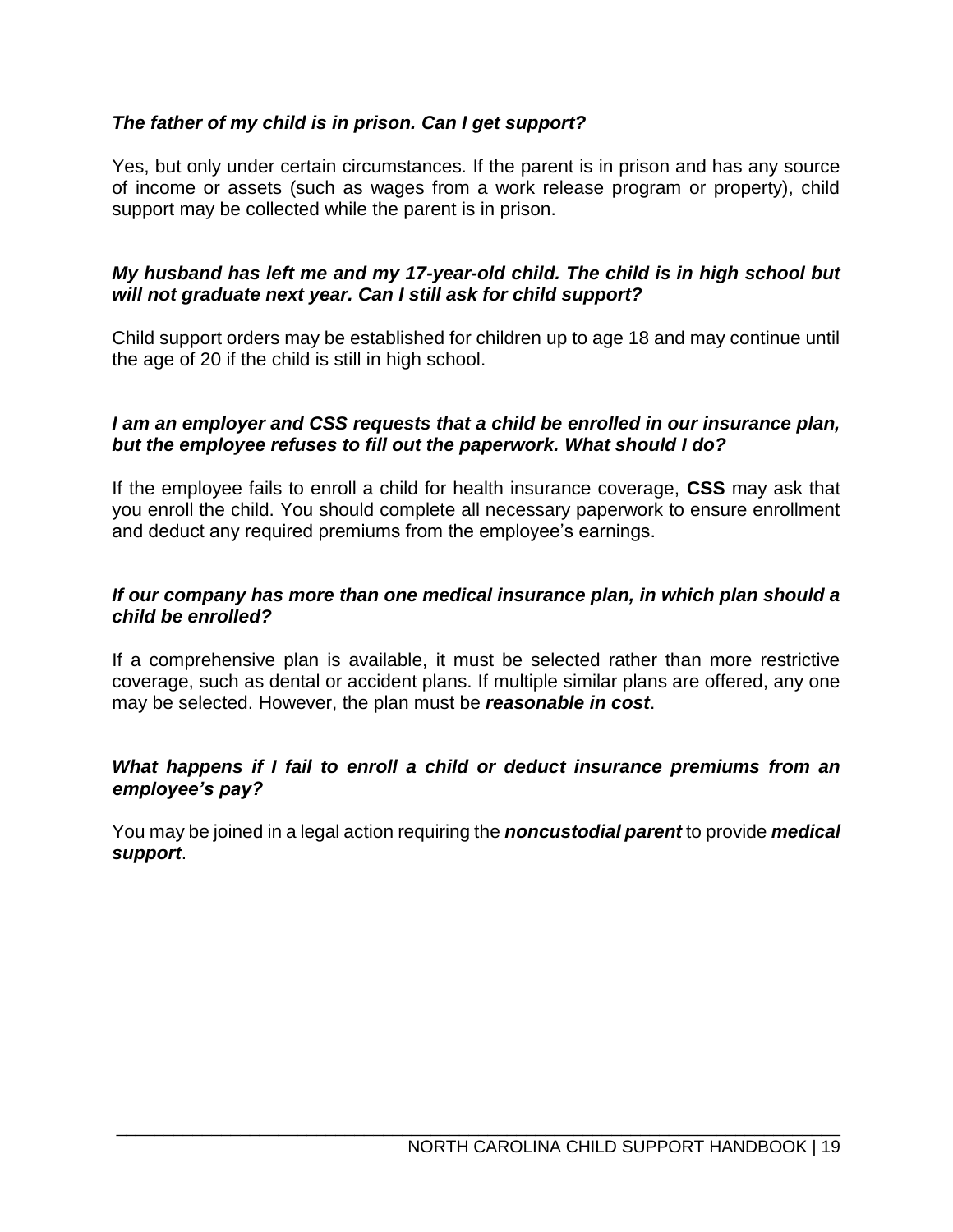# **V. COLLECTION AND DISTRIBUTION**

Collection and distribution of child support payments is one of the many advantages to receiving child support services. A court order for child support dictates the amount of support to be paid and how often. Support is collected from payments made directly by the *noncustodial parent*, through income withholding and from the interception of tax refunds and other sources. Distribution of the support collected is based on federal regulations.

All child support payments for cases handled by the Child Support Services Program are issued by the NC Department of Health and Human Services (DHHS). Payments are made to families by either direct deposit or debit card.

#### *Does this mean my money will be sent to the county child support office?*

No. Child support payments for North Carolina orders must be sent to NC Child Support Centralized Collections. Payments made on orders in other states will be forwarded by those states to NC Child Support Centralized Collections.

#### *If I get public assistance, will I get the child support also?*

In order to receive **TANF** payments, you are required to assign your rights to support to the agency. This means that all child support collected is paid to the state for repayment of **TANF** payments you receive.

#### *What if I do not receive public assistance now?*

If you currently do not receive **TANF**, the monthly ordered child support will be paid to you. If any extra money is collected, it is applied to past due child support owed to you. After your past due support is repaid, any excess collected is applied to repay the state for **TANF** benefits you may have received.

#### *If the noncustodial parent owes child support for children other than my children, who will receive the money?*

Payments will be applied to all of the parents' cases. The amount of the payment applied to each case is determined by the amount owed as current support and the amount of past due child support owed on each case.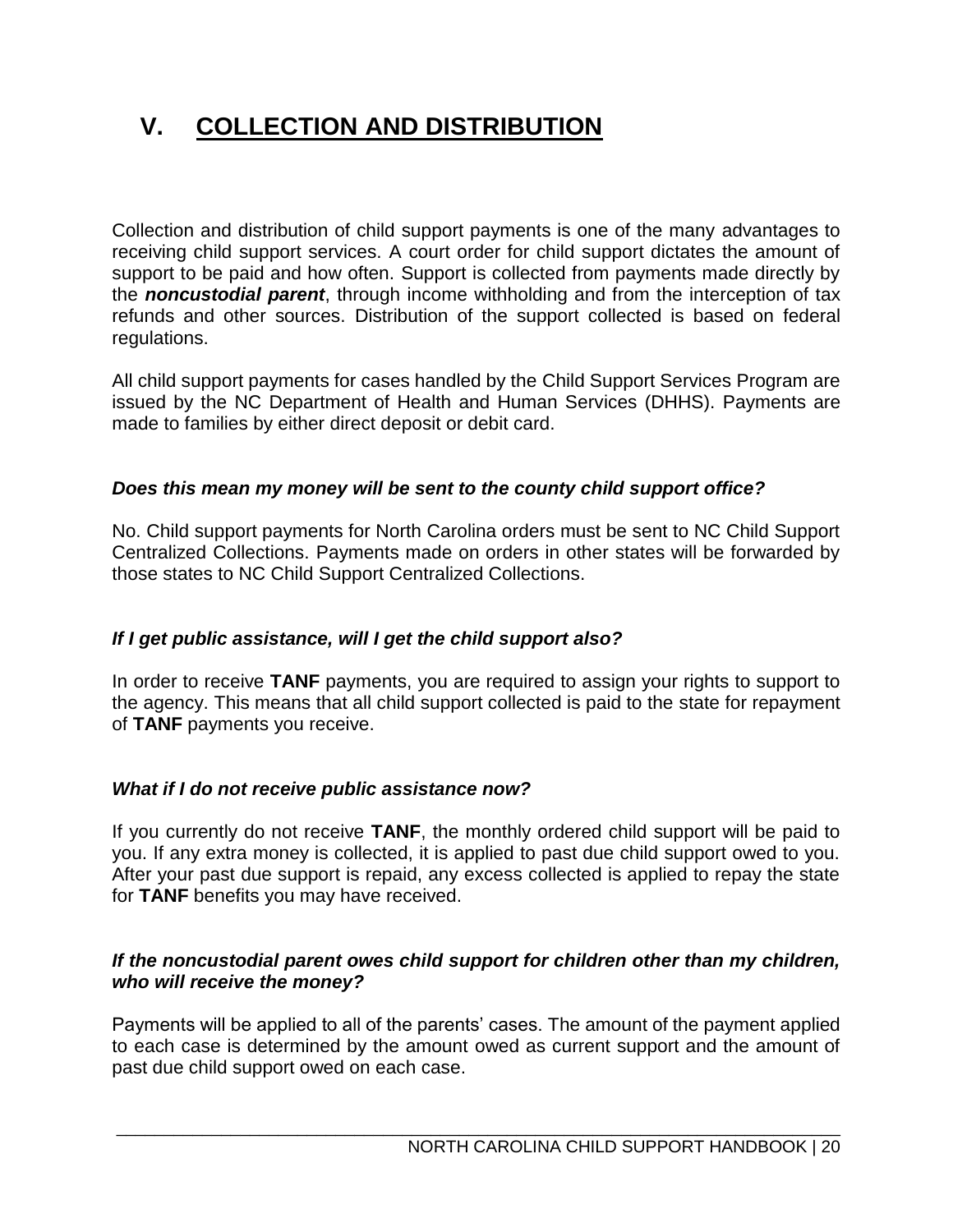#### *What happens to the money taken from the noncustodial parent's tax refund?*

Federal tax refunds are used to repay past due child support only. When we receive funds from an IRS refund, it is first used to repay the state for any support that was not paid during times when you received public assistance. Any remaining funds will be paid to you for payments that were not made when you did not receive public assistance. State tax refunds will pay the current month's child support payment, if it has not yet been made, and then will be applied to past due support.

If a *noncustodial parent* and spouse file a joint tax return, any refund payment that child support intercepts will be held for six months before the funds are distributed. If an amended return is filed or other changes in the tax filing occur, you could be asked to return a payment. This delay will help to keep that from happening. However, since tax returns are subject to review for six years, payments made to you may be subject to adjustment for six years following the end of the tax year.

#### *If the noncustodial parent pays more than is owed, will I receive the money?*

Any money paid in excess of what is owed is held until the *noncustodial parent*'s next payment is due. Money is never paid until it is owed to you. In some instances, refunds of this money may be made to the *noncustodial parent*.

#### *If I receive a notice that I have been overpaid, will I receive my regular child support?*

You will be notified and given 30 days to repay the overpayment. If after 30 days you have not repaid the overpayment, your regular child support payments will be reduced by 10 percent until the overpayment has been recouped.

#### *What should I do if I change my address?*

You should immediately notify your child support agent. Any child support payments not disbursed to you due to a bad/invalid address are reissued immediately when a new address is provided.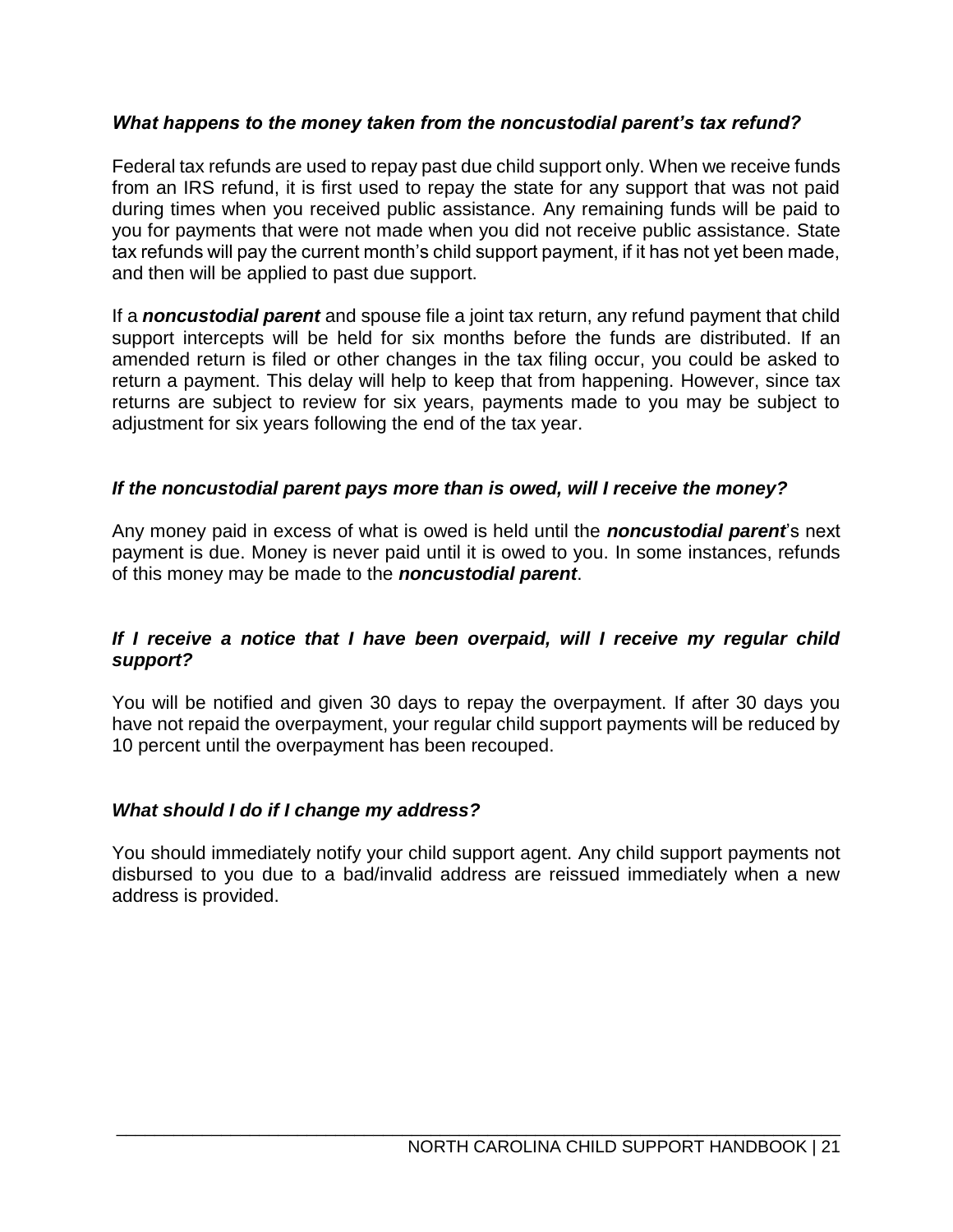#### *How can I request a history of all child payments that I have received?*

A record of child support payments for the past 13 months can be obtained through our website at [www.ncchildsupport.com.](http://www.ncchildsupport.com/) You will need to register as a user and establish a password. You can also request this information by contacting our Customer Service Center at 1-800-992-9457.

Records of child support payments older than the last 13 months are archived and must be requested from your local child support office. Contact your caseworker to request a copy of these records.

#### *I do not have an employer sending in my payments. How do I make my child support payments?*

Most child support is paid through income withholding. If you do not have income withholding in place, make a check or money order payable to NC Child Support. Mail your payment coupon with the check or money order. Be sure to include your Social Security number, MPI number, docket number, name, and address on the coupon. If you do not have a payment coupon, please include this information with your payment. Send the payment to:

#### **NC Child Support Centralized Collections P.O. Box 900006 Raleigh, NC 27675-9006**

#### *I have several employees for whom I withhold income for child support payments. Can I send all the child support payments to the same place?*

Yes. North Carolina has a centralized collection process for receipting child support payments. Employers should send all income withholding payments to:

#### **NC Child Support Centralized Collections P.O. Box 900012 Raleigh, NC 27675-9012**

#### *How long after I receive the notice do I begin the withholding?*

You must start withholding from the first check due to the *noncustodial parent* after the 14<sup>th</sup> day following your receipt of the notice to withhold.

\_\_\_\_\_\_\_\_\_\_\_\_\_\_\_\_\_\_\_\_\_\_\_\_\_\_\_\_\_\_\_\_\_\_\_\_\_\_\_\_\_\_\_\_\_\_\_\_\_\_\_\_\_\_\_\_\_\_\_\_\_\_\_\_\_\_\_\_\_\_\_\_\_\_\_\_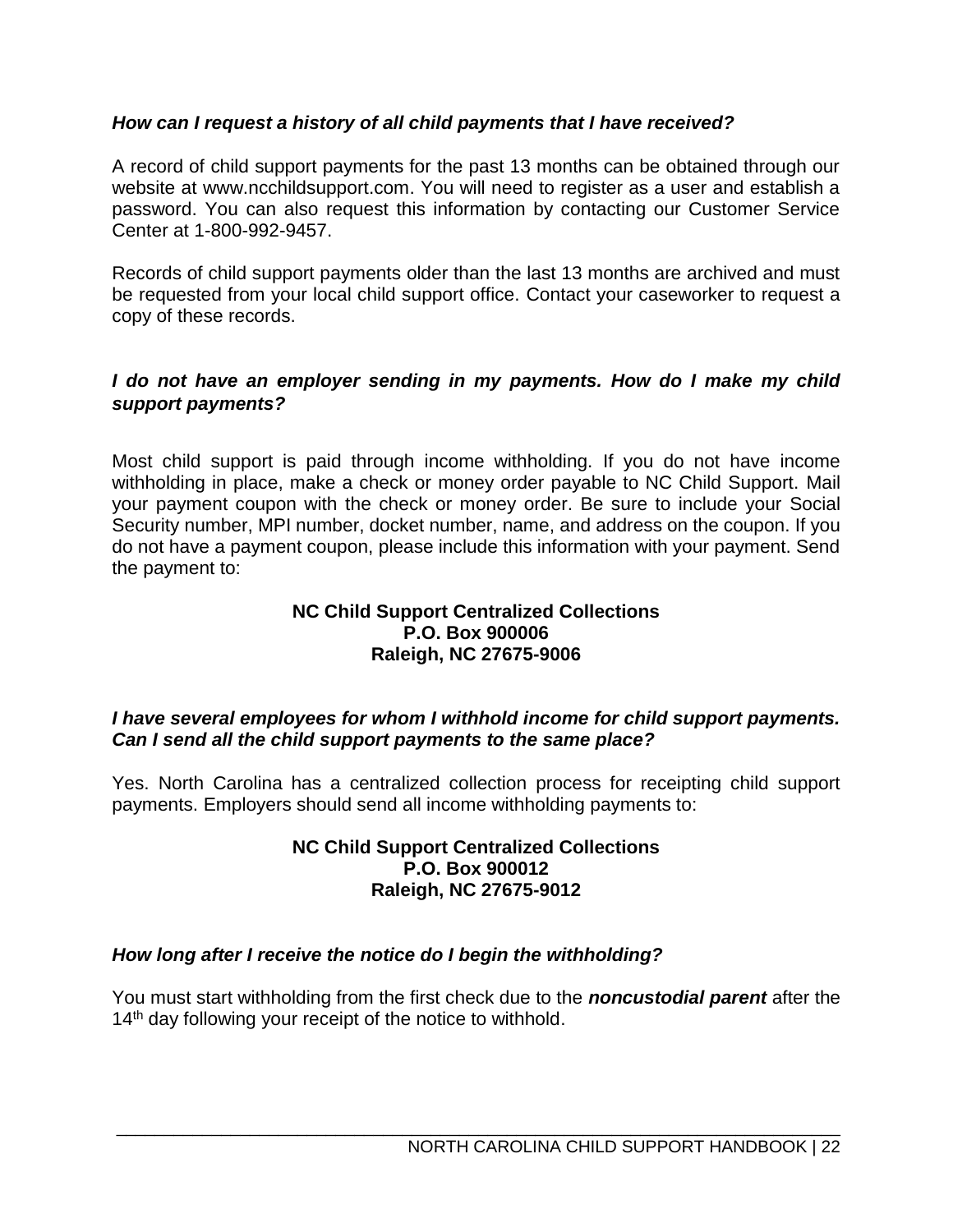#### *Why does it matter when I send payments?*

Three reasons:

- 1. Families need this income on a regular basis to meet their expenses and provide for the needs of the child(ren).
- 2. The *noncustodial parent* is under court order to pay regularly. Receipt of irregular payments could cause the parent to be held in *contempt* of the order.
- 3. State law requires that payments be sent within seven business days of withholding.

#### *What is the maximum amount that can be withheld each pay period from the obligated parent's income?*

By state law, the percentage of *disposable income* that you withhold cannot exceed the following:

- 40 percent of *disposable income* when only one support order exists.
- 45 percent of *disposable income* when multiple support orders exist and the employee is supporting a spouse or other children.
- 50 percent of *disposable income* when multiple support orders exist and the obligated parent is not supporting a spouse or other children.

#### *What do I do if my employee quits or is fired?*

Report the termination of employment to the Child Support Services (**CSS**) agency or court that sent the notice. You must continue to withhold income through the employee's final paycheck.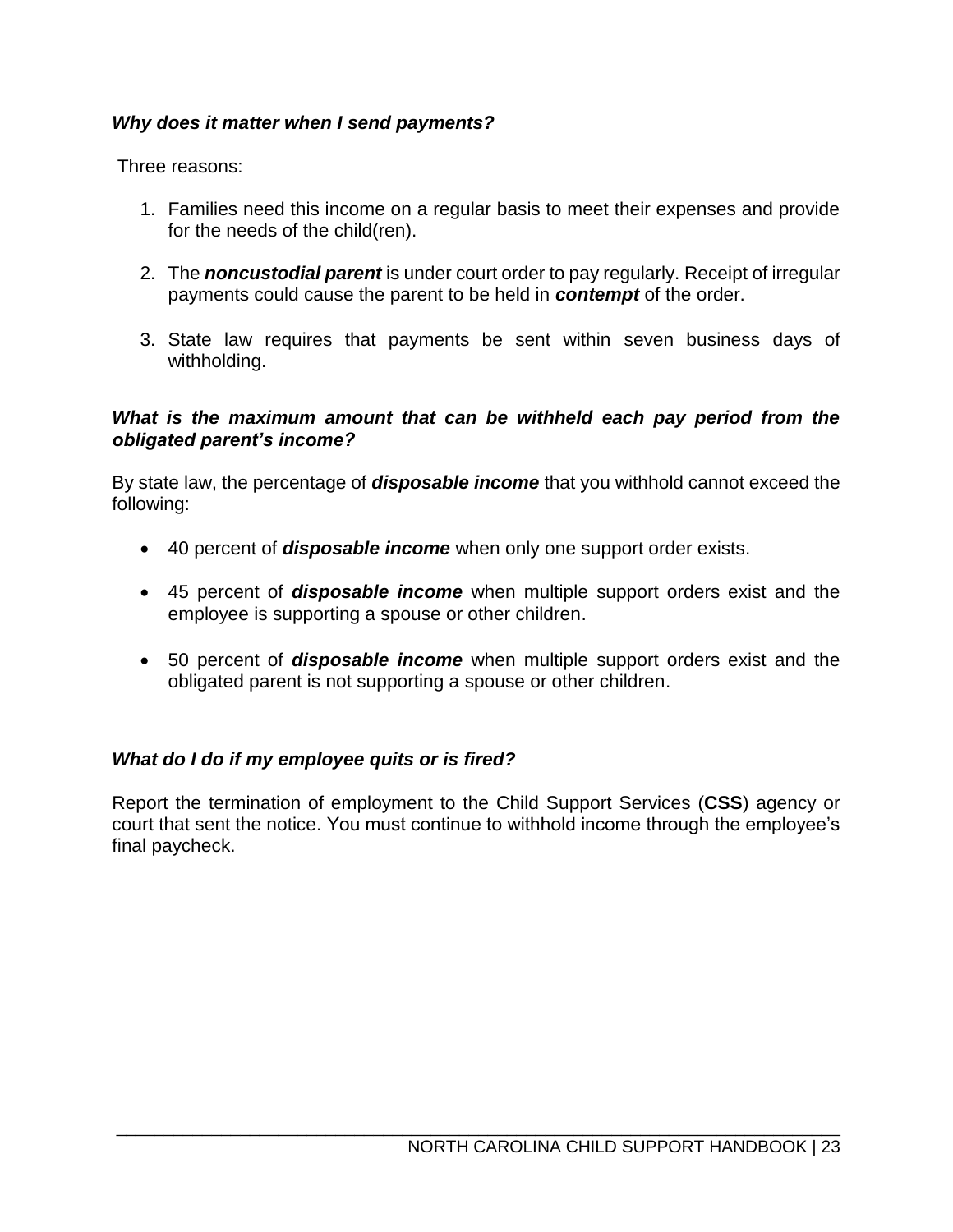# **VI. ENFORCING THE SUPPORT ORDER**

Establishing a child support order does not guarantee the *noncustodial parent* will pay the support as ordered. There may be times when the parent makes partial payments, skips payments or never makes a payment. **CSS** identifies these cases and utilizes several enforcement tools to encourage the *noncustodial parent* to pay the support as ordered.

Income withholding by employers is the single most effective method of child support collection. Income withholding is the deduction of a specified amount from the *noncustodial parent's* income for payment of child support. The employer deducts the specified amount each pay period and sends it to the NC Child Support Centralized Collections within seven days of the deduction.

Income withholdings can also be initiated with entities other than employers when the *noncustodial parent* has other sources of income, such as unemployment compensation, worker's compensation, Social Security benefits, and veteran's disability benefits. Employers may also be required to withhold income for child support orders enforced by other states. Employers are obligated to withhold from income in accordance with the laws of the state in which the *noncustodial parent* employee works.

Some other enforcement remedies include monthly billing to *noncustodial parents* who do not pay through income withholding, filing court action against parents who have not paid support as ordered, credit bureau reporting of all child support *obligation*s handled by **CSS**, interception of state and federal tax refunds, interception of state lottery winnings, revocations of passports, *liens* on real or personal property owned by the *noncustodial parent*, levies on bank and other financial accounts (such as checking accounts and *thrift savings plans)*, and revocation of professional, driver's, or hunting and fishing licenses.

#### *How can I find out the status of my case and child support payments?*

You may call 1-800-992-9457, 24 hours a day, seven days a week. You may also check on the status of your case by logging on to the eChildSupport portal at [www.ncchildsupport.com.](http://www.ncchildsupport.com/) You will need to register as a user and establish a password.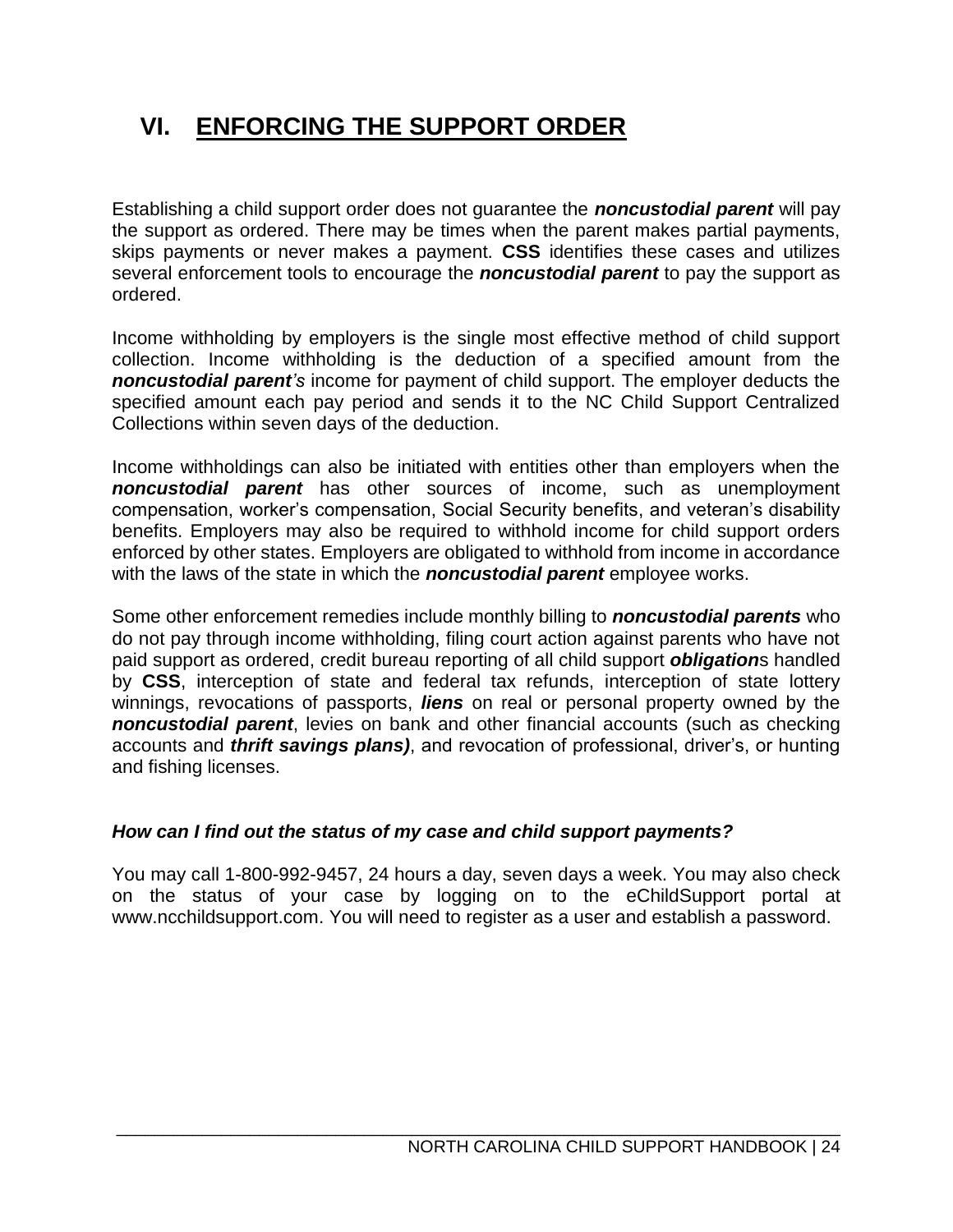#### *Can the noncustodial parent be arrested for failure to pay child support?*

A parent cannot be arrested solely because child support payments are not paid. The *noncustodial parent* must be served with a *Motion and Order to Show Cause*. This allows your case to be heard before a judge and gives the *noncustodial parent* the opportunity to explain why he or she has failed to abide by the terms of the support order. You may also have the opportunity to address the court about your case. If the judge determines that the parent had the ability, but chose not to pay as ordered, the parent may be found in *contempt* and a penalty will be applied.

#### *Can the noncustodial parent be forced to get a job?*

Child support workers may offer suggestions on where to seek employment, but they do not have the authority to require someone to go to work. If your case has reached the court system and the *noncustodial parent* has a history of unemployment, the judge may require the parent to seek employment and return to court at a later date.

#### *I am an employer and withhold child support payments from several employees. May I combine the payment and send in one check?*

You may send one check each pay period to cover all child support withholdings for that pay period, providing you itemize the amount withheld from each employee, the date each amount was withheld, and required docket number(s).

#### *When will you take his/her taxes for past due child support?*

Whether or not you will receive a tax refund from a noncustodial parent is dependent on whether or not he or she files a return, is due a refund, and meets the criteria for tax interception. We *may* intercept a state tax refund if the *noncustodial parent* owes at least \$50 in past due support. The federal tax refund may be intercepted when the *noncustodial parent* owes at least \$500 in past due child support for *non-public assistance* cases and at least \$150 in public assistance cases.

#### *When can the noncustodial parent's driver's license be taken?*

If a *noncustodial parent* is 90 days behind in child support payments and has a valid driver's license, a judge may order that the driver's license be revoked.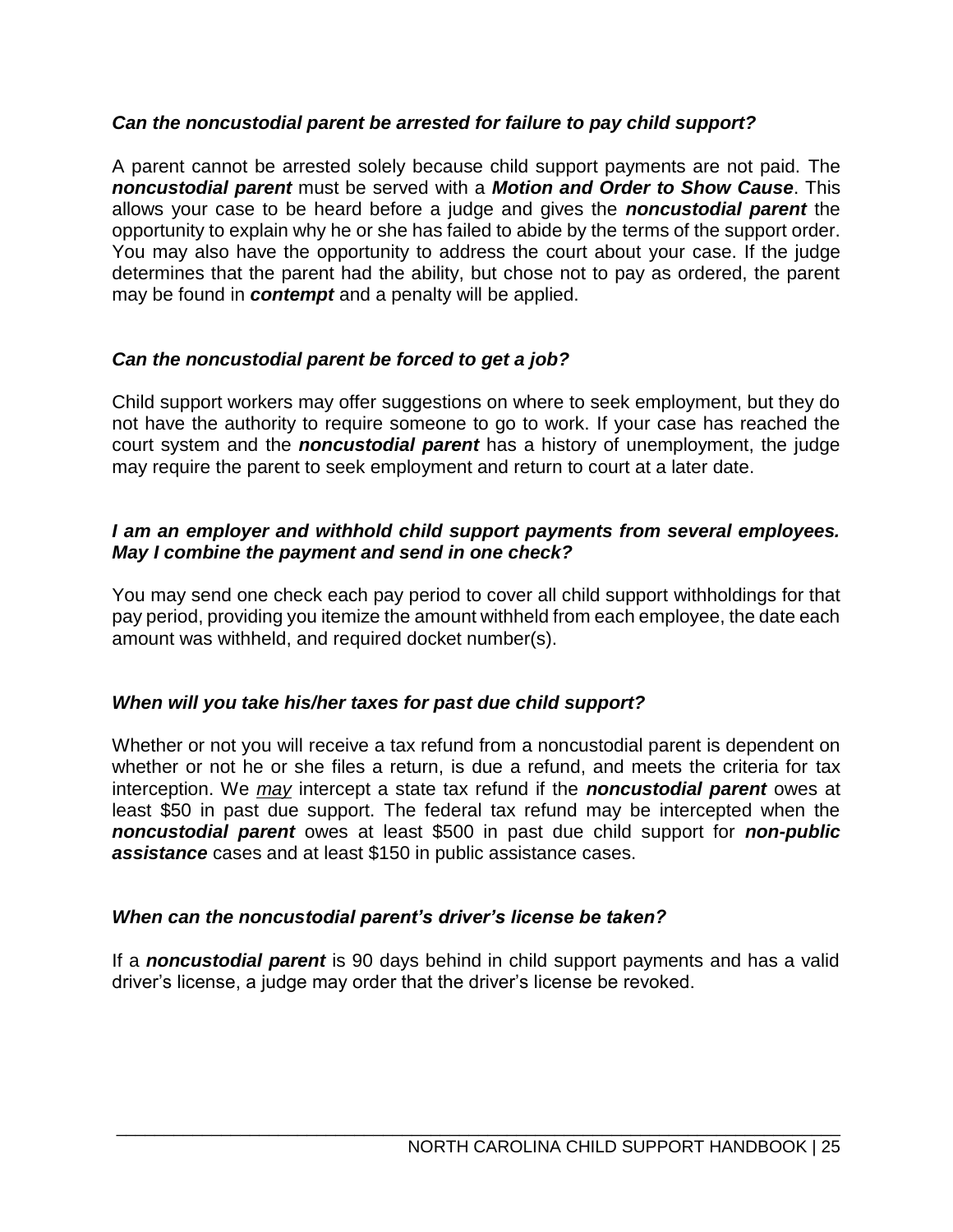#### *Can a professional license (i.e. doctor, lawyer, realtor, nurse, plumber, barber, etc.) be taken?*

Yes. If the *noncustodial parent* is 90 days behind in paying child support, **CSS** may refer the parent's name to the state board that issued the license. The licensing board revokes the license. The license may not be reissued until either the entire debt is paid or a satisfactory payment plan is established.

#### *Is it possible to collect child support from other sources other than wages?*

Yes. It may be possible to collect past due child support from many types of assets that a parent may have, including tax refunds, insurance settlements, unemployment compensation, property owned, worker's compensation benefits, or bank accounts. These remedies require the caseworker to work with the agency's attorney and possibly the court system to collect past due child support. To determine if past due child support may be obtained from any of these assets, you should advise the caseworker of any property or settlement the *noncustodial parent* may have.

#### *The noncustodial parent has a home and property in another county. Can anything be done with the property?*

A *lien* can be placed on the *noncustodial parent's* property to ensure that child support payments are made. If the noncustodial parent has *arrearages* that equal three months of their child support obligation or \$3,000 whichever is less, **CSS** can petition the court to place a lien on the *noncustodial parent*'s property. Contact your caseworker for more information.

#### *I am trying to buy a house. However, child support is showing up as a debt on my credit report. Should this be happening?*

Child support obligations are considered to be judgments, renewable each month, and therefore are appropriate to be reported to consumer reporting agencies. Each monthly payment satisfies the current month's obligation, but each new month begins a new obligation until the judgment ends. If you have any additional questions or concerns, contact your caseworker to discuss credit bureau reporting.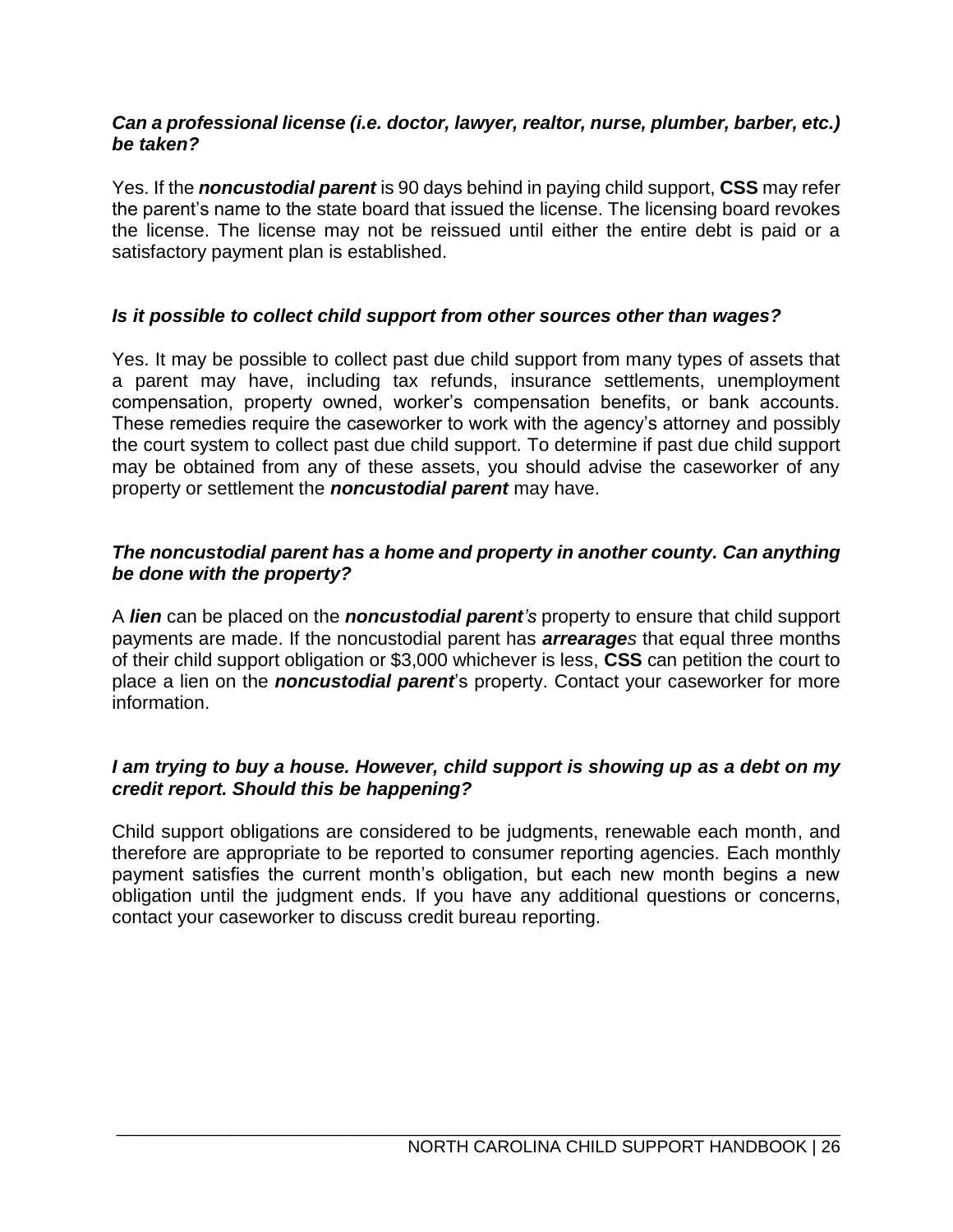#### *I am trying to go to another country for vacation. However, when I tried to apply for a passport, it was denied. Why is this?*

The U.S. Department of State is required to refuse to issue a passport, except a passport for direct return to the United States, to any noncustodial parent who has been certified by the Health and Human Services Secretary as owing a child support *arrearage* amount that is at least \$2,500. Once all *arrearages* are paid in full, your passport will be released. There are special reinstatement policies that apply when the *noncustodial parent* needs a passport to travel for certain emergency situations. Contact your caseworker for more information.

#### *The noncustodial parent has a bank account that he/she uses regularly. Is it possible to collect money from this account?*

Cases with an amount of unpaid child support owed that is at least \$1,000 or an amount equal to six months' current support, whichever is less, may be eligible to be submitted for a financial account levy. However, there are exceptions. Contact your case manager to determine if your case is eligible for a financial institution levy.

#### *The non-custodial parent has a thrift savings plan. Is it possible to collect money from this plan to be applied toward my child support?*

Yes. Per federal regulations, it is possible to garnish funds from Thrift Savings Plans to satisfy child support and spousal support debt. Child support *arrearages* must be at least \$3,000 and other enforcement remedies must have been attempted by **CSS** before these accounts can be garnished. There are other criteria that make a case ineligible for this garnishment. Contact your caseworker for additional information.

#### *What can be done if the noncustodial parent is paid in cash?*

Income withholding may not be effective if the *noncustodial parent* is paid in cash. When payments are overdue, *delinquency* notices are mailed to the *noncustodial parent*. If payments are not made, court action may be filed, a *lien* may be applied to property owned by the *noncustodial parent*, his/her occupational and/or driver's licenses may be revoked, or other appropriate remedies may be used.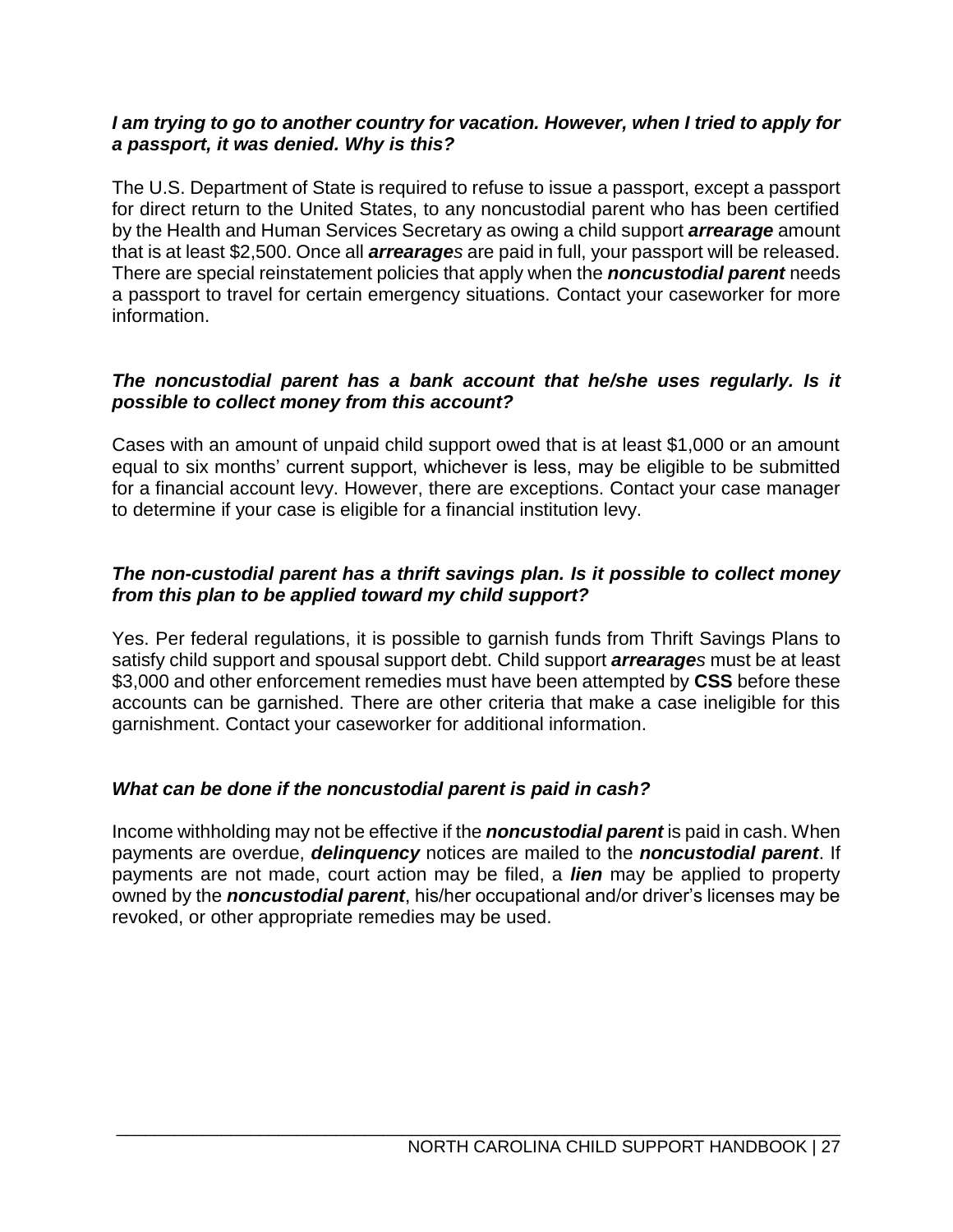#### *How will I get child support if the judge puts the child's father in jail for not paying child support?*

When a parent is sentenced to jail for not paying child support, the judge sets a *purge*, or an amount that the *noncustodial parent* must pay to be released from jail. When paid, the *purge* is applied to the child support debt.

#### *How will I get child support if the noncustodial parent is in jail on other charges?*

If a *noncustodial parent* is incarcerated, is not on work release, and does not have any assets or income to pay the ordered child support, there may be little your caseworker can do until or unless the noncustodial parent is released. In addition, either party has the right to request a review of the child support order if the *noncustodial parent* is incarcerated for more than 180 days.

#### *My support is due on the first of each month. The payments are always late. Can you make the noncustodial parent pay on time?*

The current month's payment is considered delinquent after thirty days have passed and the amount owed is equal to the *obligation* owed for one month.

#### *What can I do to get my child support modified (increased or decreased)?*

All child support *obligations* may be reviewed upon request by either parent every 36 months. The child support agency assesses the present income of each parent and the needs of the child to determine if a modification is warranted.

#### *If I would like to have my child support modified before the 36-month period ends, what would warrant the modification?*

A change in circumstances regarding the child(ren) or parent(s) must have occurred since the date of the last order. Contact your caseworker to discuss your change in circumstances to determine if your case qualifies for a review.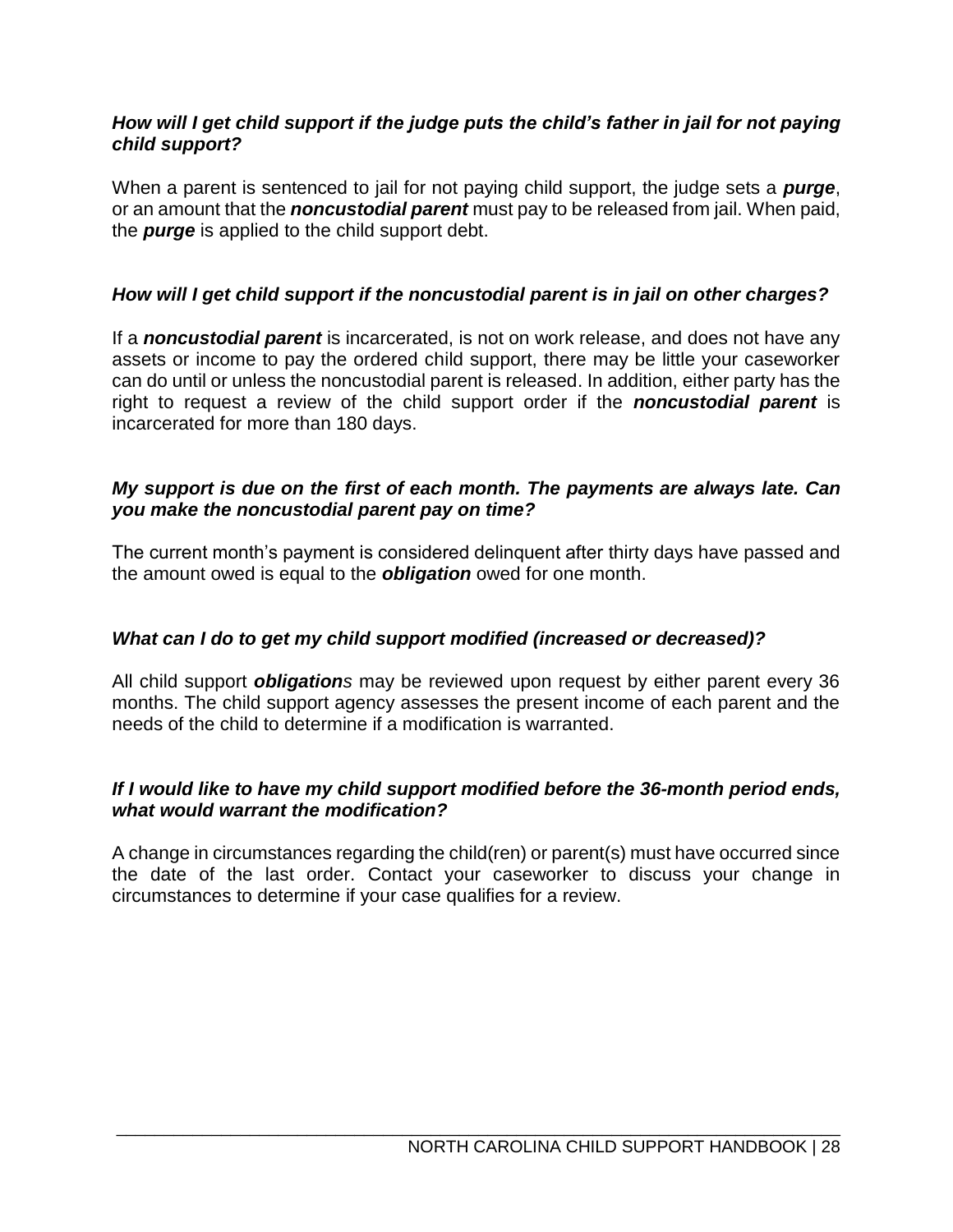#### *What information do you need from me in order to modify my child support order?*

You should provide any and all documentation or verification regarding the change in circumstances. Documentation and verification can include proof of income and expenses (i.e. W2, pay stubs, tax returns, etc.), child care expenses, medical insurance, disability and/or veteran's benefits received, jail or prison status, unemployment benefits, retirement income, custody and visitation arrangements, and extraordinary expenses (i.e. doctor's bills, therapy, medications, etc.). Contact your caseworker to determine what specific information is needed.

#### *My ex-spouse has asked for a review of our current child support order. How will you make sure that the amount I will have to pay will be fair based on what I earn?*

**CSS** makes every effort to ensure that "right size orders" are established, consistent with the *noncustodial parent's* ability to pay. It is **CSS**'s duty to pursue support obligations in amounts that are reasonable within the circumstances of each family. All child support orders are set using state-established guidelines that are "fair and equitable" to the child and parents. The *income shares concept* is used to set orders in an amount similar to what would be spent on the child if the family were intact. Each parent will be notified of the recommended support order and given the ability to review the *guidelines* worksheet prior to agreeing to and signing an order.

#### *My child is almost 18-years-old. The noncustodial parent still owes a lot of back support but says he/she will not have to pay after my son is 18. Is this true?*

It depends on which state established your initial support *obligation*. Each state has their own laws regarding emancipation of children. If the order was established in North Carolina and your child has graduated or stopped attending high school at age 18, the *noncustodial parent* may stop paying ongoing child support. However, the *noncustodial parent* is still responsible for paying all support that was owed up to that time/any arrears that remain. Contact your caseworker to discuss this question.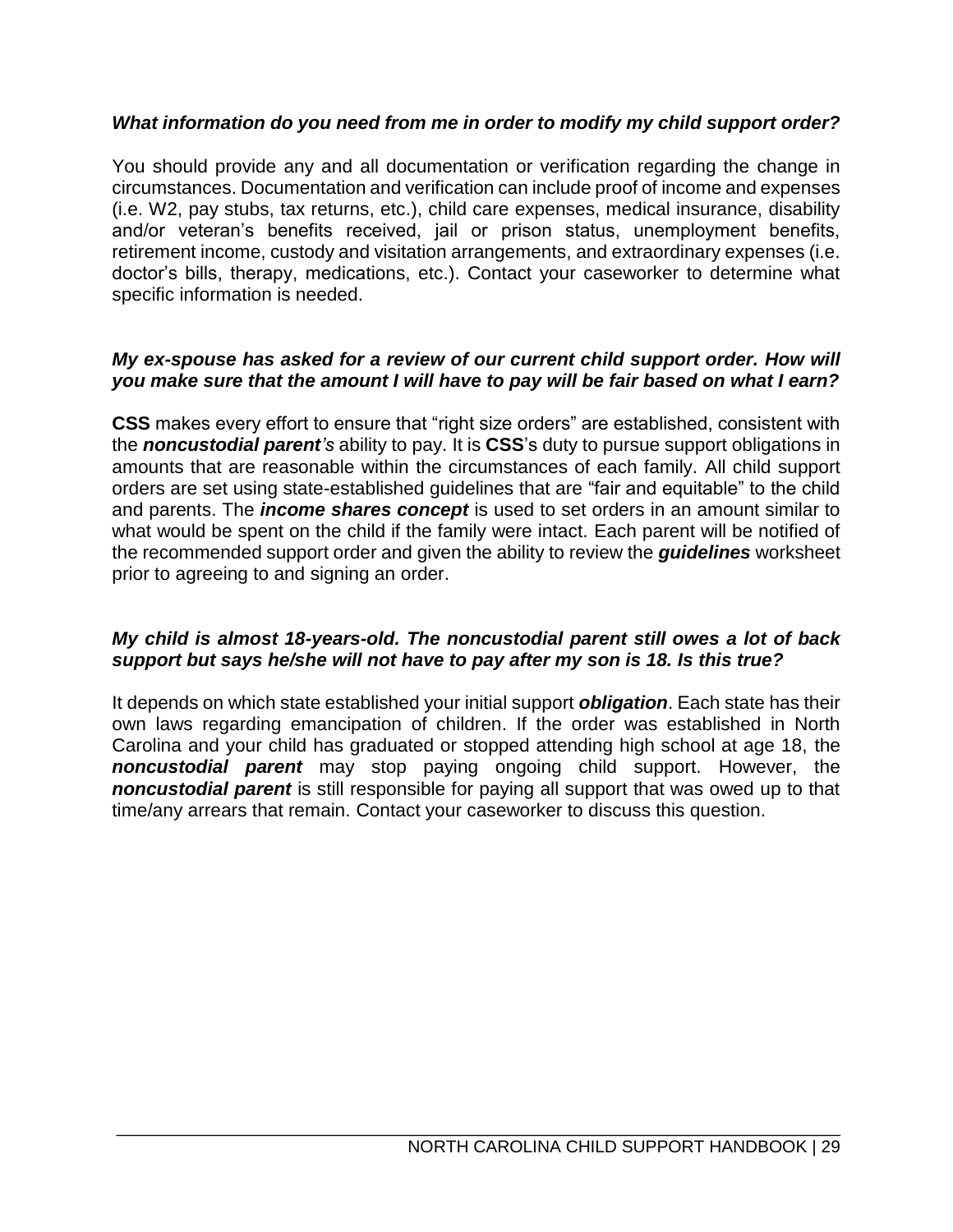# **VII. WORKING ACROSS STATE LINES**

When the parties involved in a child support case live in different states, countries, tribes, or territories, more than one child support agency may be involved. The case may then be considered an intergovernmental case. All states have adopted the Uniform Interstate Family Support Act (*UIFSA*), which makes intergovernmental case processing easier and more effective. In addition, North Carolina has adopted *UIFSA* 2008, which allows more child support options when individuals live in different countries.

**CSS** is required to provide the same services to persons seeking child support in intergovernmental cases as in local cases. Since more than one child support agency is involved, the processing of intergovernmental cases may be a little different and more time consuming than in local cases.

Establishment of *paternity* or support can be obtained either by *long-arm* action or by filing a petition to the other governmental entity requesting establishment of *paternity* and/or support.

To enforce a child support order in intergovernmental cases, *direct income withholding*, *registration* of a foreign order, or a request that the other entity enforce its own order may be used. When the *noncustodial parent's* employer is known, *direct income withholding* enables the caseworker to send the income withholding request directly to the employer in the other state. The other state's **CSS** agency is not involved, court time is not necessary, and payments to the family can be forthcoming in a more timely manner. When an order is registered in another state, all enforcement remedies available in that state (such as tax intercept, license revocation, credit reporting, etc.) may be used to enforce the order.

#### *I have just moved to North Carolina and the father/mother of my child lives in another state. How can I get child support?*

Contact your local **CSS** office to apply for services. North Carolina **CSS** may request the assistance of the other state's child support agency in whatever action is needed. For assistance in locating the **CSS** office in your area, call our Customer Service Center at 1- 800-992-9457.

#### *I have never married the father/mother of my child and he/she lives in another state. What should I do?*

Apply for services with your local **CSS** office. A request for appropriate services will be prepared by the caseworker and forwarded to the other state.

\_\_\_\_\_\_\_\_\_\_\_\_\_\_\_\_\_\_\_\_\_\_\_\_\_\_\_\_\_\_\_\_\_\_\_\_\_\_\_\_\_\_\_\_\_\_\_\_\_\_\_\_\_\_\_\_\_\_\_\_\_\_\_\_\_\_\_\_\_\_\_\_\_\_\_\_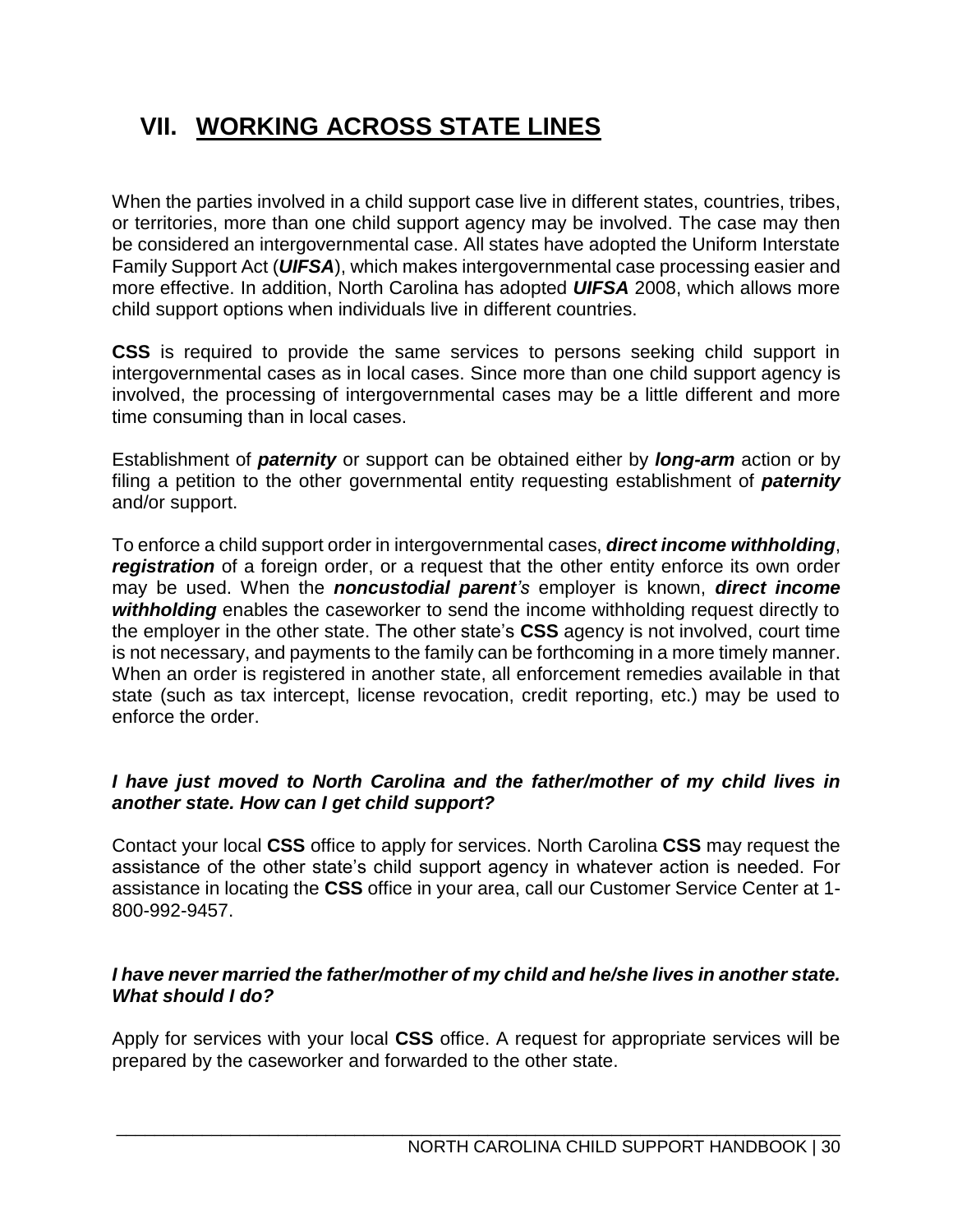#### *Will I ever have to go to the other state to deal with child support matters?*

Under the intergovernmental law (*UIFSA* 2008), it generally is not necessary for you to travel to the other state. Your caseworker will handle the case for you. However, there may be times when you may have to appear by telephone for court hearings.

#### *My spouse and I divorced, but I do not have a child support order. Can I petition the other state where my ex-spouse lives to obtain a child support order?*

Yes. You can contact your local child support office and apply for services. After the agent obtains pertinent information concerning your situation, a petition is sent to the state where your ex-spouse lives. The child support agency and court in that state reviews the information and establishes the support *obligation*.

#### *Some years ago, I obtained a court order in another state and the noncustodial parent has never paid. How can I get enforcement of my court order?*

After the *noncustodial parent* is located, your caseworker can seek enforcement of the court order. The caseworker may request that the other state enforce the court order. If the *noncustodial parent* is found to be in a different state, it will be necessary to ask the new state to enforce the other state's court order. If an employer is known, a *direct income withholding* may be sent to the employer in the state where he/she lives.

#### *Every time my court order is registered for enforcement in another state, my children's noncustodial parent moves. How can I get support?*

It is difficult to enforce child support orders when the *noncustodial parent* moves on a regular basis. Keep your caseworker informed of any new information you obtain. The caseworker accesses all resources available, but you are their best source of information.

#### *I have an order from another state, but neither of us lives in that state. Is this still a good order?*

Yes. Please contact your local **CSS** office to determine how to enforce the most recent order. Your order is enforceable no matter where the parties reside.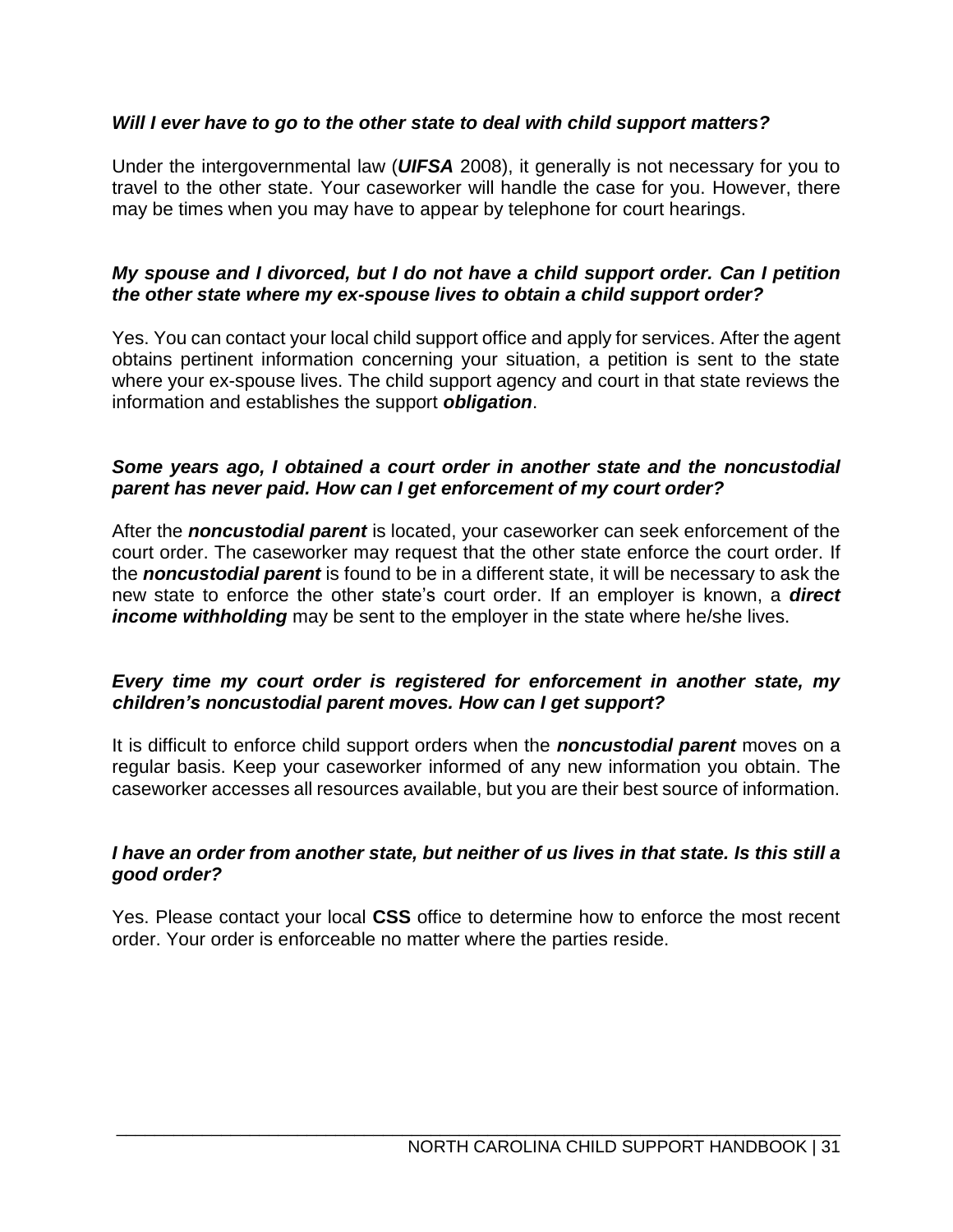#### *Several years ago, my court order was registered in another state and that state has now reduced the amount of support. Is there anything that can be done about this?*

Under *UIFSA*, the modification of court orders is allowed only under specific circumstances. Contact your caseworker for more information.

#### *My child is over the age of 18 and the noncustodial parent, who lives in another state, owes a lot of past due child support. Am I no longer able to get this money?*

Not necessarily. A request may be made to the other state to enforce the order and collect the past due support. The longest statute of limitation of the states involved for judgements determines how long the *arrearages* can be collected.

#### *Can I make sure that the noncustodial parent or caretaker won't have access to my address or other personal information?*

If you are concerned about the release of personal information, please contact your caseworker to discuss this and review your options.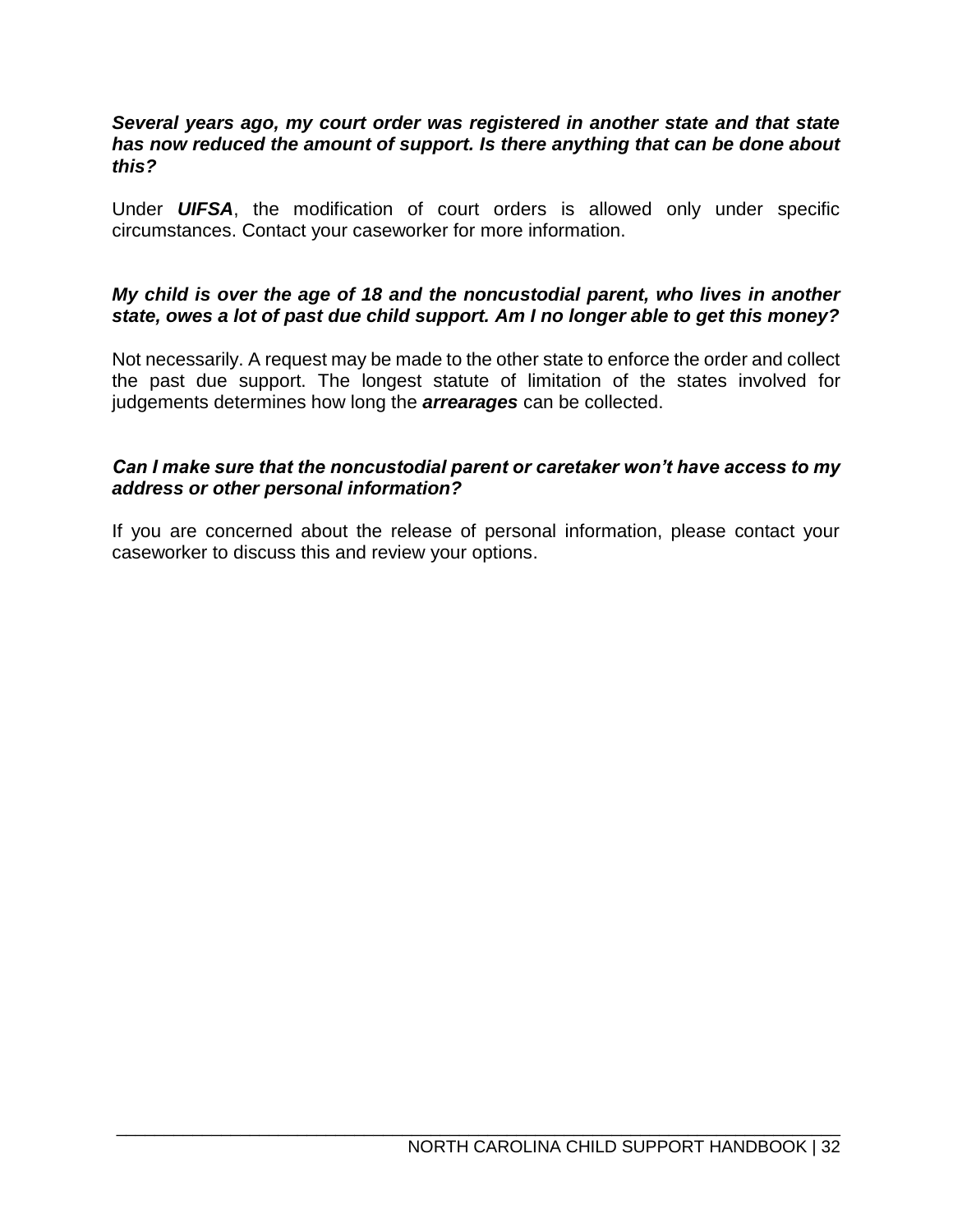# **VIII. CONCLUSION**

The goal of the Child Support Services Program is to ensure that children receive financial support from both parents. To this end, the agency strives to work with all involved parties to provide information, reach solutions to problems, and take appropriate actions. Whatever your role in a child support case, the most effective outcome is achieved when you are informed and active in the process. Do not hesitate to share information and ask questions at any time.

The better you understand your rights and responsibilities within this process, the better we can ensure that the rights and the welfare of all parties will be considered fairly, and most importantly, that our children will benefit from the parental support to which they are entitled.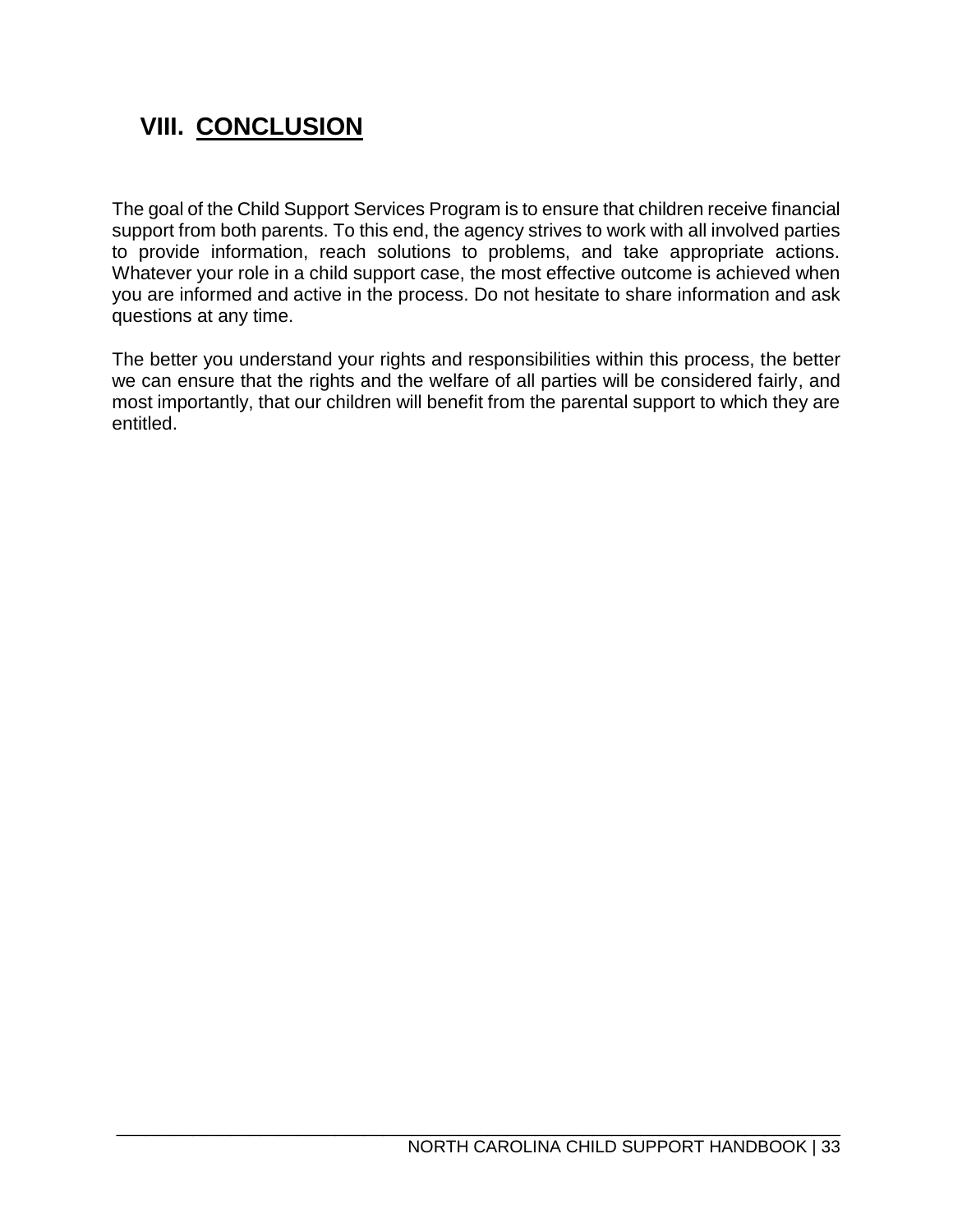# **IX. GLOSSARY**

| <b>Affidavit of Parentage</b>            | A notarized statement that is signed by both parents<br>to establish paternity                                                                                                                                                                                                                                                                                                                                                                                                                                    |
|------------------------------------------|-------------------------------------------------------------------------------------------------------------------------------------------------------------------------------------------------------------------------------------------------------------------------------------------------------------------------------------------------------------------------------------------------------------------------------------------------------------------------------------------------------------------|
| <b>Alleged father</b>                    | A man that has not been established as the <i>legal</i><br>father                                                                                                                                                                                                                                                                                                                                                                                                                                                 |
| <b>Annual fee for services</b>           | A fee that is charged each year, only if AFDC or<br>TANF funds have never been paid on behalf of<br>the child and after child support of at least \$550<br>has been paid to the family during the year                                                                                                                                                                                                                                                                                                            |
| <b>Arrears or Arrearage</b>              | Total amount of unpaid child support                                                                                                                                                                                                                                                                                                                                                                                                                                                                              |
| <b>Basic child support</b><br>obligation | The amount of money used to meet the subsistence<br>needs of food, clothing, shelter, medical,<br>transportation, and educational needs of a child. It is<br>determined based on state <i>guidelines</i> . This<br>amount is derived from the combined income of both<br>parents and the number of children to be counted.<br>The number of children refers only to those children<br>for whom support is being sought in this action, not a<br>total of all children presently being supported by the<br>parents |
| <b>Biological father</b>                 | The birth father                                                                                                                                                                                                                                                                                                                                                                                                                                                                                                  |
| <b>Complaint</b>                         | Written document filed in court initiating a legal<br>action                                                                                                                                                                                                                                                                                                                                                                                                                                                      |
| <b>Contempt</b>                          | Willful disregard of an order of the court                                                                                                                                                                                                                                                                                                                                                                                                                                                                        |
| <b>CSS</b>                               | A nationwide program. The North Carolina Support<br>Services Agency is administered by the North<br>Carolina Department of Health and Human Services,<br><b>Division of Social Services</b>                                                                                                                                                                                                                                                                                                                       |
| <b>Custodian</b>                         | The person with physical custody or with whom the<br>child lives; this may be a parent, other relative or<br>someone else                                                                                                                                                                                                                                                                                                                                                                                         |
| <b>Delinquency</b>                       | Overdue child support                                                                                                                                                                                                                                                                                                                                                                                                                                                                                             |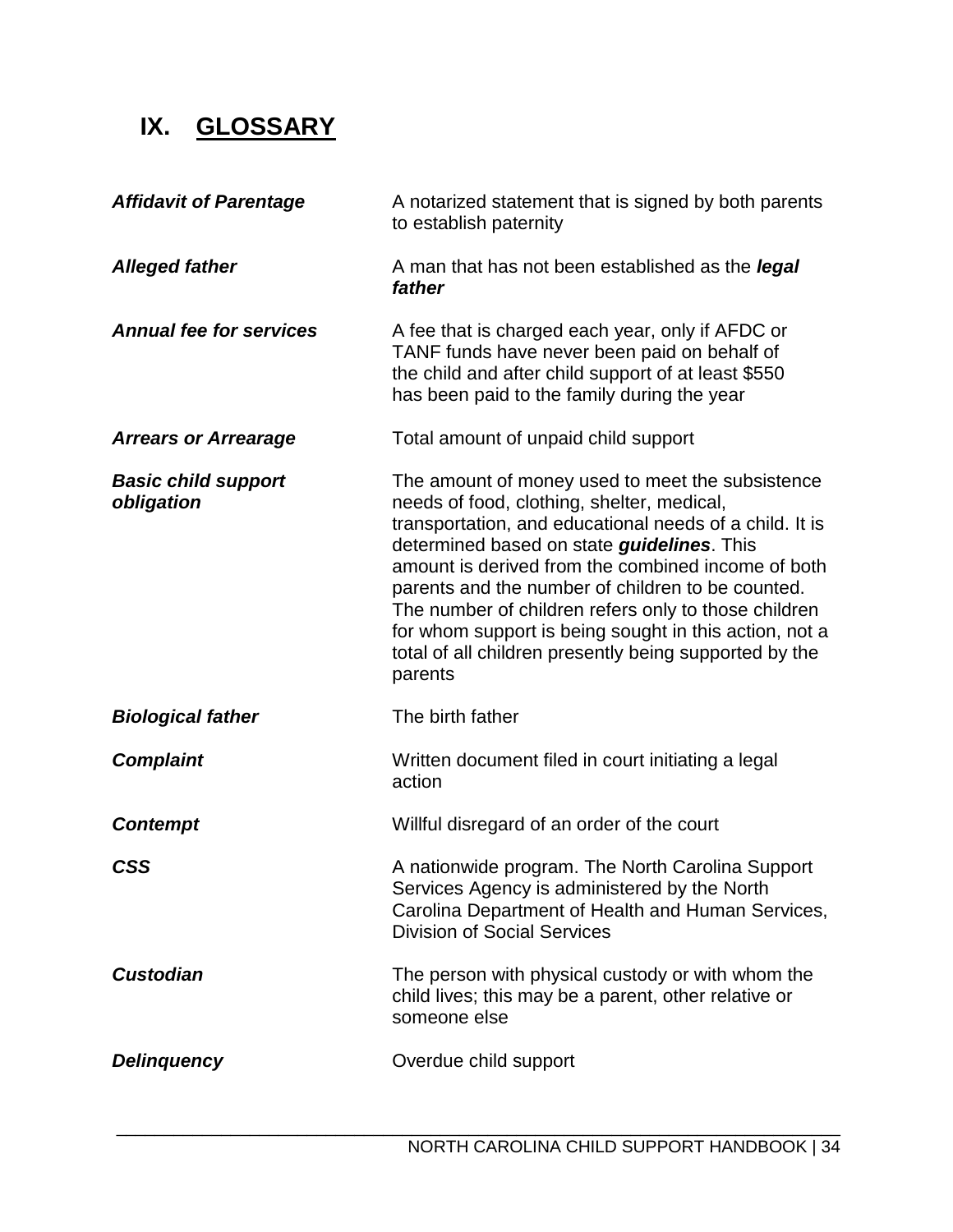| <b>Direct Income</b><br><b>Withholding</b> | Child support payments obtained by requesting<br>deduction from the parent's wages by an employer<br>in another state                                                                                                                                                                                                             |
|--------------------------------------------|-----------------------------------------------------------------------------------------------------------------------------------------------------------------------------------------------------------------------------------------------------------------------------------------------------------------------------------|
| <b>Disposable Income</b>                   | The amount which remains after deductions for<br>federal, state, and local taxes, Social Security, and<br>involuntary retirement contributions                                                                                                                                                                                    |
| Good cause                                 | A valid reason for failure to cooperate with CSS<br>efforts to pursue child support payments from a<br>noncustodial parent. A request to claim good cause<br>is made to the public assistance program. If it is<br>granted, CSS must decide whether to pursue<br>support without assistance of the custodian or<br>close the case |
| <b>Guidelines</b>                          | A standard method for setting child support<br>obligations based on the income of the parent(s)<br>and other factors as determined by state law                                                                                                                                                                                   |
| <b>Income Shares</b><br><b>Concept</b>     | A model based on the principle that child support<br>obligations should be set in an amount that would<br>be spent on a child's needs in an intact family                                                                                                                                                                         |
| <b>Legal father</b>                        | A man recognized as the <i>legal father</i> due to<br>marriage to the mother, by voluntary<br>acknowledgment, or by court order                                                                                                                                                                                                   |
| Lien                                       | A claim upon property to prevent sale or transfer<br>until a debt is satisfied                                                                                                                                                                                                                                                    |
| <b>Location</b>                            | Obtaining a residential address or employment<br>address                                                                                                                                                                                                                                                                          |
| Long-arm                                   | A means to obtain a <b>paternity</b> or support order by<br>serving an individual in another state when this state<br>has jurisdiction                                                                                                                                                                                            |
| <b>Medical support</b>                     | Legal provision for an <b>obligation</b> to provide health<br>insurance for a child                                                                                                                                                                                                                                               |
| <b>Motion and Order</b><br>to Show Cause   | Court action served on the <b>noncustodial parent</b><br>requiring an appearance before a judge to show<br>why he/she should not be held in <b>contempt</b> for<br>failure to make court ordered child support payments                                                                                                           |

\_\_\_\_\_\_\_\_\_\_\_\_\_\_\_\_\_\_\_\_\_\_\_\_\_\_\_\_\_\_\_\_\_\_\_\_\_\_\_\_\_\_\_\_\_\_\_\_\_\_\_\_\_\_\_\_\_\_\_\_\_\_\_\_\_\_\_\_\_\_\_\_\_\_\_\_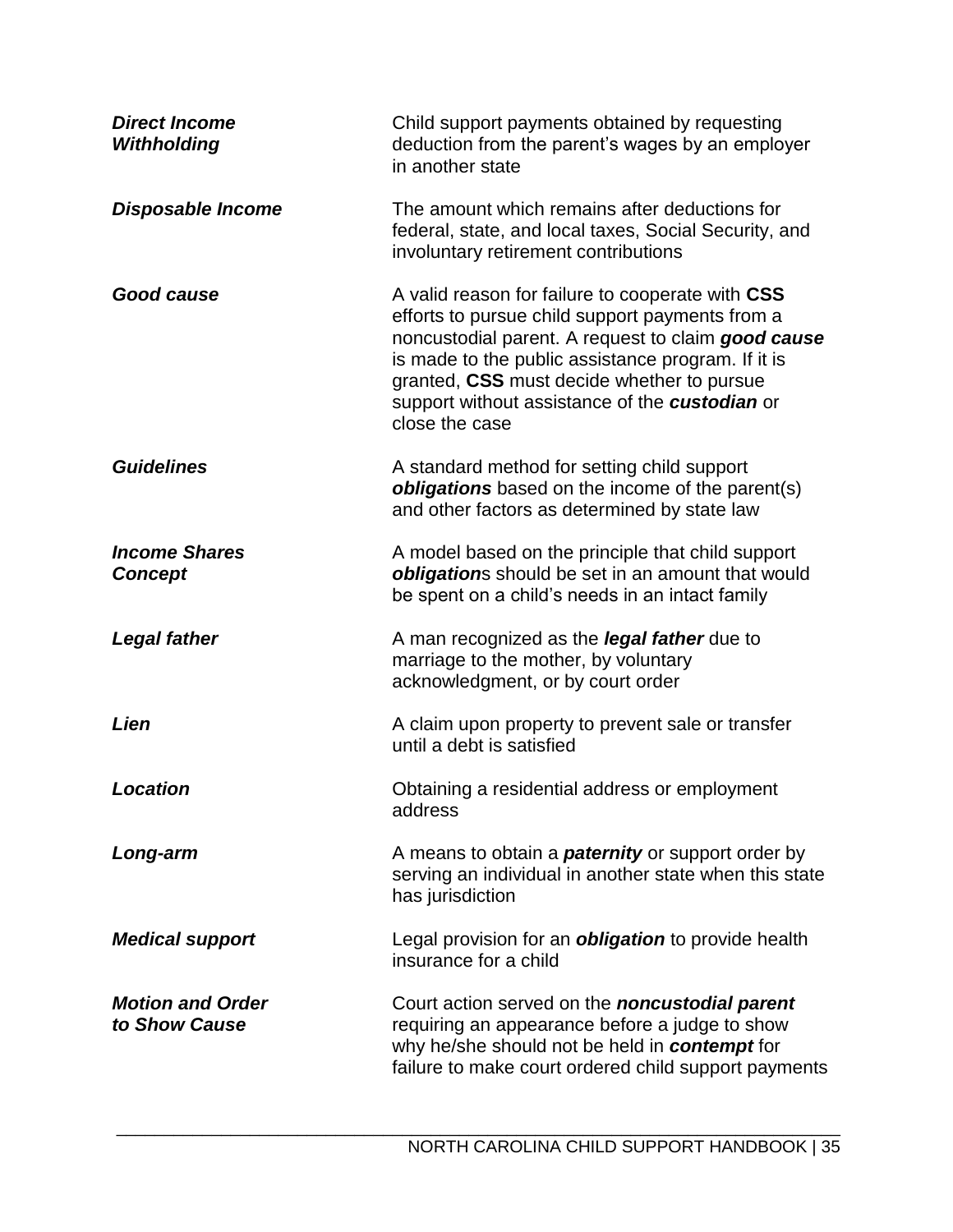| <b>Non-public assistance</b> | Case in which the <b>custodian</b> does not receive public<br>assistance in the form of Medicaid or TANF                                                                                                                      |
|------------------------------|-------------------------------------------------------------------------------------------------------------------------------------------------------------------------------------------------------------------------------|
| <b>Noncustodial parent</b>   | Parent who does not have primary custody of a child<br>but who has responsibility for financial support                                                                                                                       |
| <b>Obligation</b>            | Amount of money to be paid as support by the<br>responsible parent and the manner by which it is to<br>be paid                                                                                                                |
| <b>Paternity</b>             | Legal fatherhood                                                                                                                                                                                                              |
| <b>Paternity test</b>        | A genetic test that can help prove or disprove that a<br>particular man fathered a particular child                                                                                                                           |
| <b>Purge</b>                 | A specified amount of money to be paid to the Clerk<br>of Court to avoid a jail sentence                                                                                                                                      |
| <b>Reasonable cost</b>       | Health insurance coverage that is available to a<br>parent at a cost that does not exceed five percent<br>of the parent's gross income                                                                                        |
| <b>Registration</b>          | Enforcement remedy in an intergovernmental case<br>where an order is enforced in the state of the<br>noncustodial parent is located                                                                                           |
| <b>Rescind</b>               | To cancel or revoke an admission of <i>paternity</i> made<br>by signing the Affidavit of Parentage. Either parent<br>can file a motion with the Clerk of Court.                                                               |
| <b>Substantial change</b>    | Outlines special needs of the child(ren), such as<br>physical and emotional health needs, daycare cost<br>or needs related to the child's age, and changes in<br>custody status                                               |
| <b>TANF</b>                  | Temporary Assistance to Needy Families is the public<br>assistance program. This program replaced the Aid<br>to Families with Dependent Children program<br>and is known as Work First Family Assistance<br>in North Carolina |
| <b>UIFSA</b>                 | The intergovernmental law adopted by all states by<br>which intergovernmental cases are processed                                                                                                                             |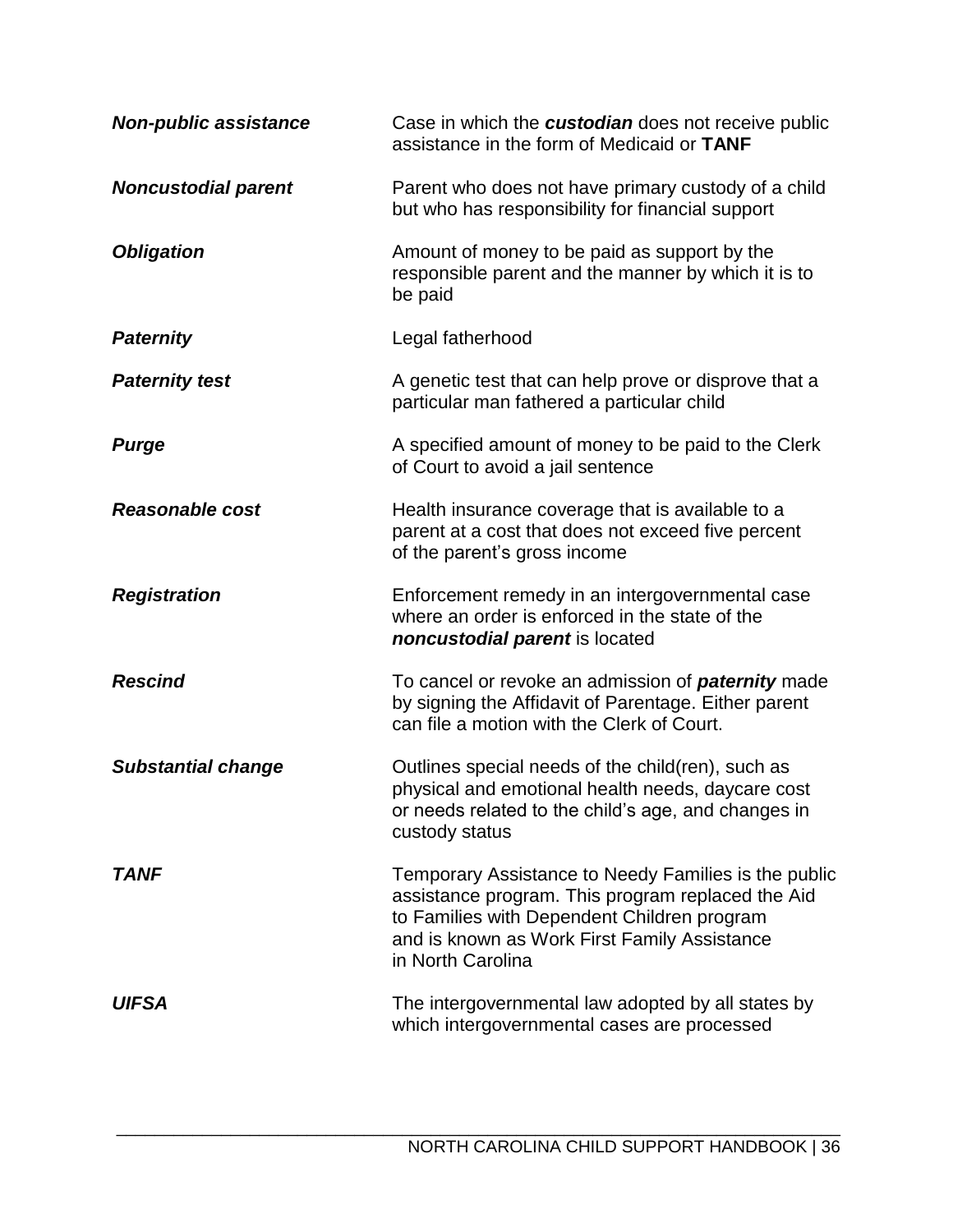# **NOTES**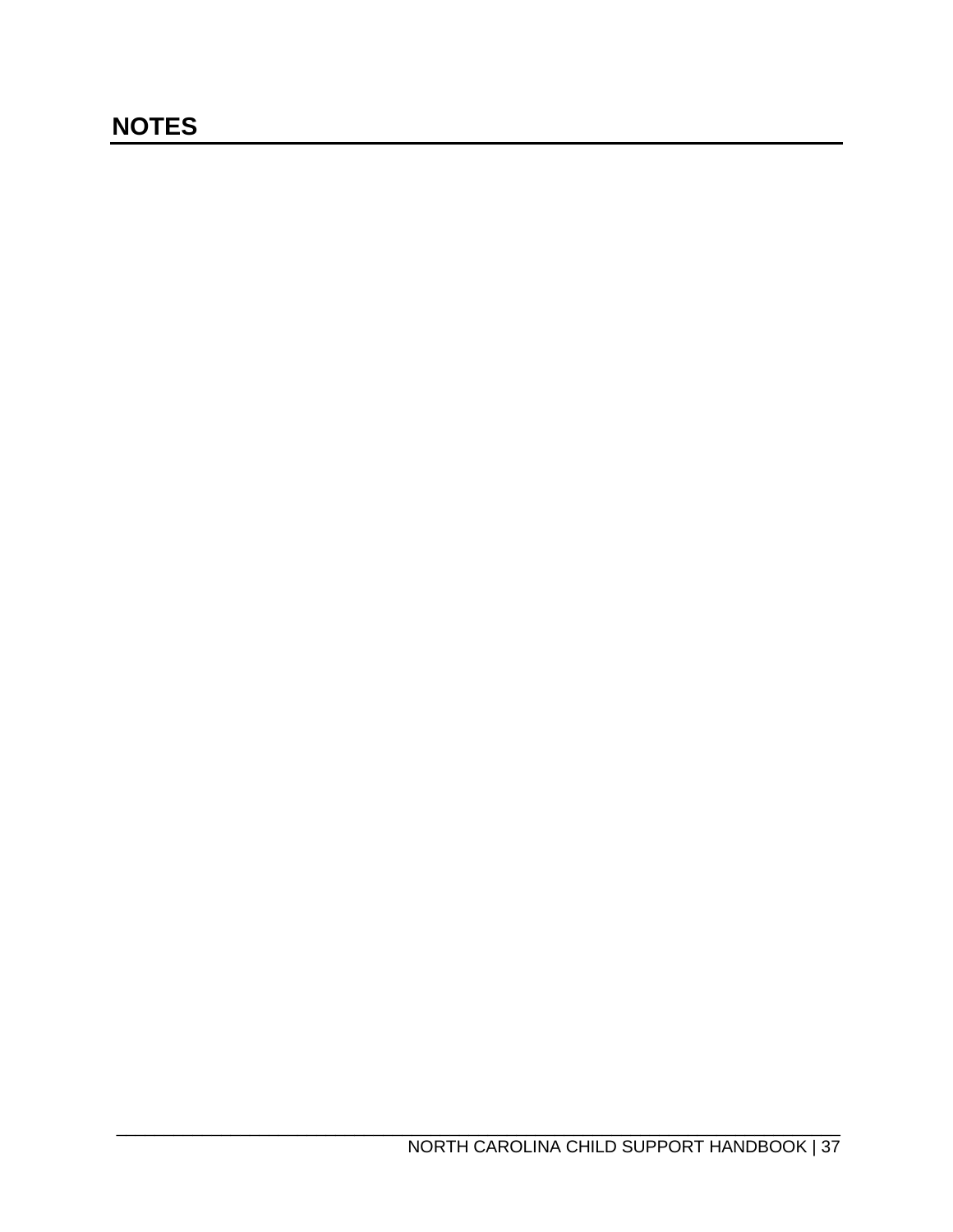# **NOTES continued**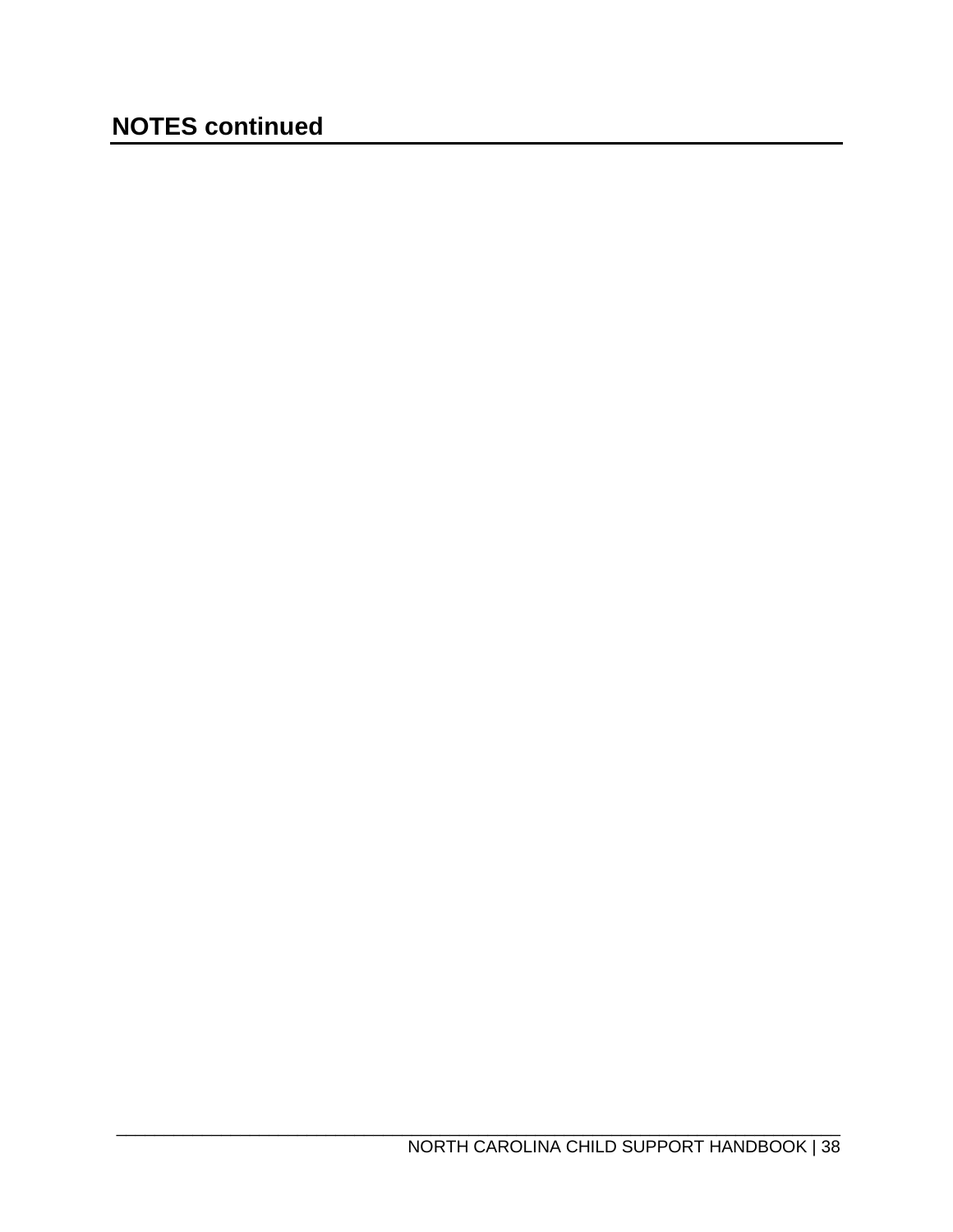### *Picture Credits*

1. Cover page background - Global Stock. "*Group of multiethnic children with their hands together*:" www.gettyimages.com, E+ Collection #157559610, Getty Images, 2019, https://www.gettyimages.com/detail/photo/group-of-multiethnic-children-with-their-hands-royaltyfree-image/157559610?adppopup=true

\_\_\_\_\_\_\_\_\_\_\_\_\_\_\_\_\_\_\_\_\_\_\_\_\_\_\_\_\_\_\_\_\_\_\_\_\_\_\_\_\_\_\_\_\_\_\_\_\_\_\_\_\_\_\_\_\_\_\_\_\_\_\_\_\_\_\_\_\_\_\_\_\_\_\_\_